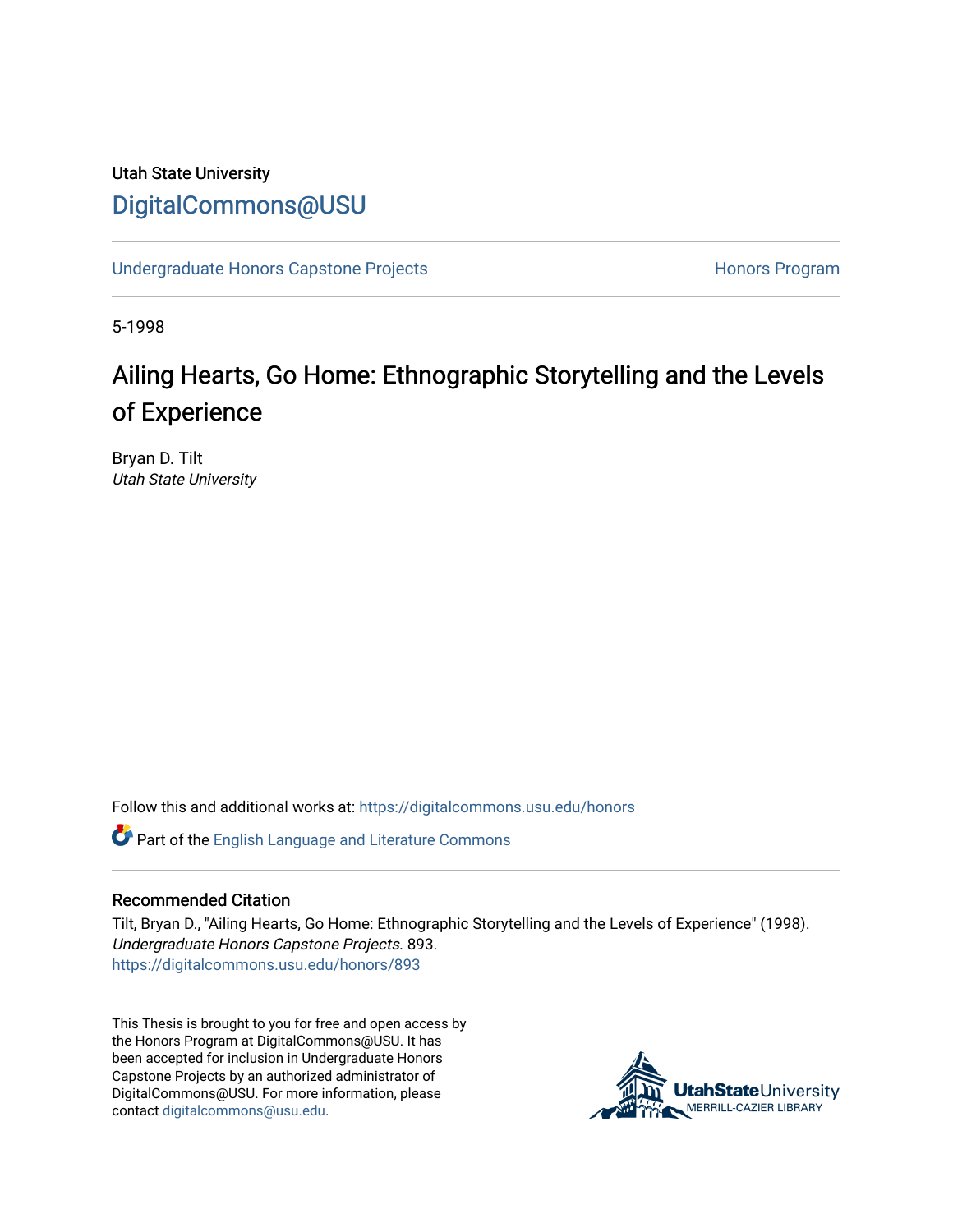# AILING HEARTS, GO HOME:

# ETHNOGRAPHIC STORYTELLING AND THE LEVELS OF EXPERIENCE

by

Bryan D. Tilt

# Thesis submitted in partial fulfillment of the requirements for the degree

of

### UNIVERSITY HONORS WITH DEPARTMENT HONORS

in

English

Approved:

Thesis Advisor

Department Honors Advisor

Director of Honors Program

UTAH STATE UNIVERSITY Logan, UT

1998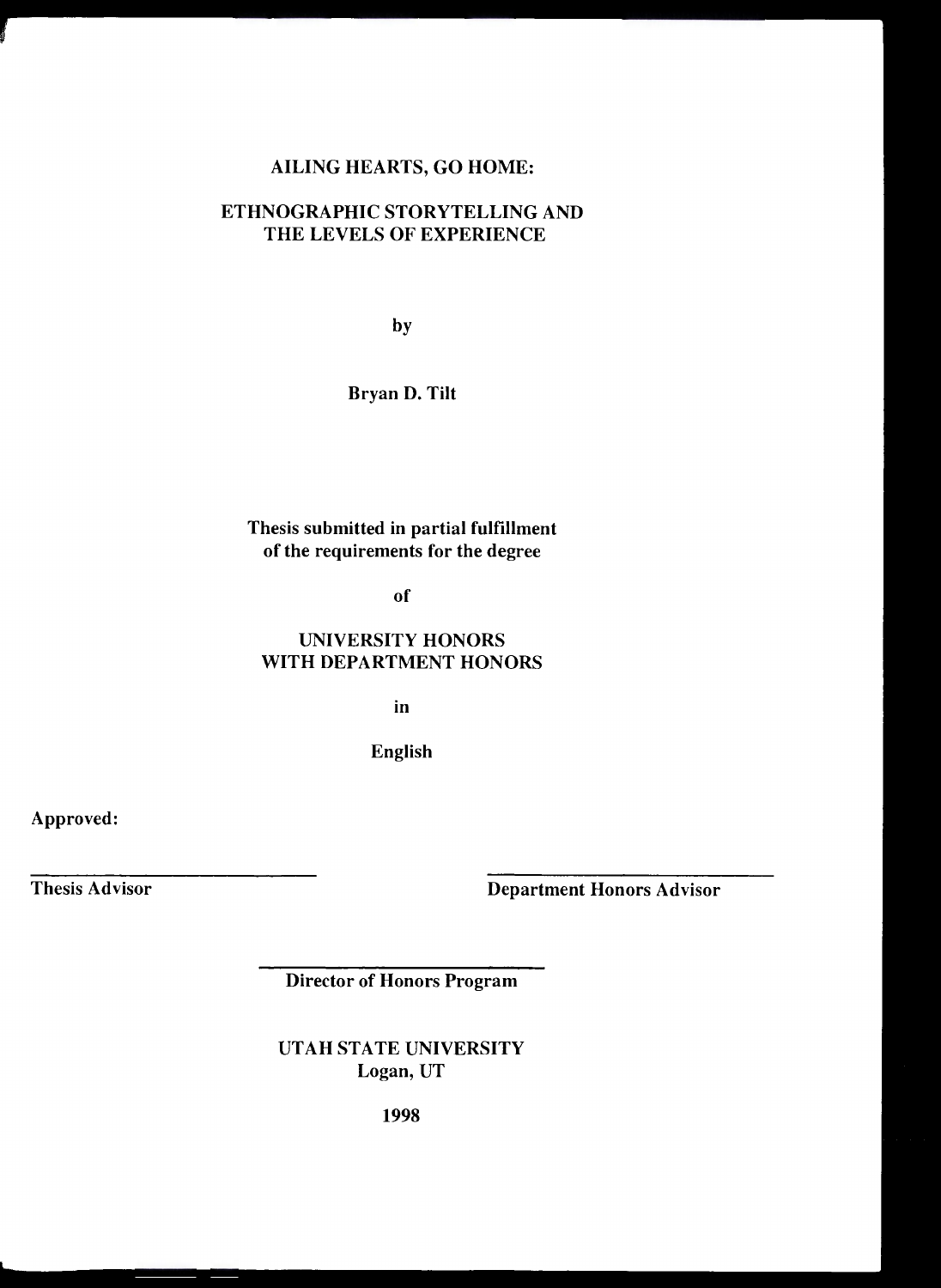#### **FIRST BIRTH: INNOCENCE AND MEMORY**

... *To go a distance we must first traverse the space that is near, and in ascending a height ... we must begin from the lower ground.*  --Confucius, ''The Doctrine of the Mean"

#### *We all start out in ignorance, like frogs in a well.*  ••Korean saying

I visited Primary Children's Medical Center on a fresh snow morning near the beginning of last winter. The hospital was not where it had been in my childhood, a quiet neighborhood in "the avenues" section of Salt Lake City; several years ago the hospital moved to a new location farther east on the Wasatch Mountain foothills, near the University of Utah Medical Center. The old brick building now sits sedate and empty at the top of a shaded hill. My memory of the old hospital is as a bright and oppressive place, full of the stuff of life and death. There had been a giant aquarium in the middle of the foyer back then, full of bizarre salt-water fish. Some had spiky fins and tails the color of fireworks; others were black and white, like zebras; still others were the kind that would puff up when you put your face against the glass or your finger in the water. This had occupied most of my attention; I was six years old.

Victor Turner, borrowing the words of the Indian anthropologist **M.N.** Shinivas, says that to be an ethnographer, a teller of foreign stories, is to be "thrice-born." The first birth is the biological one, which grounds you in a particular culture; the second occurs when you leave home for a far away place and inevitably experience the "Other;" the third birth, perhaps the most elusive, is a coming home, a reentry into your culture of origin. To be thrice-born is to experience deeply the things of another place, and to bring them back, in your heart, to where you began.

The first birth entails a lack of experience. We are bom, culturally at least, *tabula rasa,*  devoid of a knowledge of the workings of the world. But there comes, with time, certain experiences which shape us, experiences "like rock[s] in a Zen sand garden, [which} stand out from the evenness of passing hours and years. "<sup>2</sup>

I ,. "

,, ll I I[

My mother and father had heard about a program called "Heal the Children" from Huntley Thatcher, a social worker who Jived near us in Farmington, Utah. It was a program linking children in need of surgery in developing countries with medical facilities and doctors in the United States. Though they knew little about it, they said yes when Thatcher asked if a Korean baby in need of open-heart surgery could stay with us.

Maureen O'Keefe had been a registered nurse in Spokane, Washington, during the late 1970s. Early in 1979, eager for a change of pace, she had gone to Japan to teach conversational English. On her way home, during the winter of 79-80, she had stopped in Korea and decided to visit an orphanage. Now, on the telephone, she seems just as delighted as I am to talk about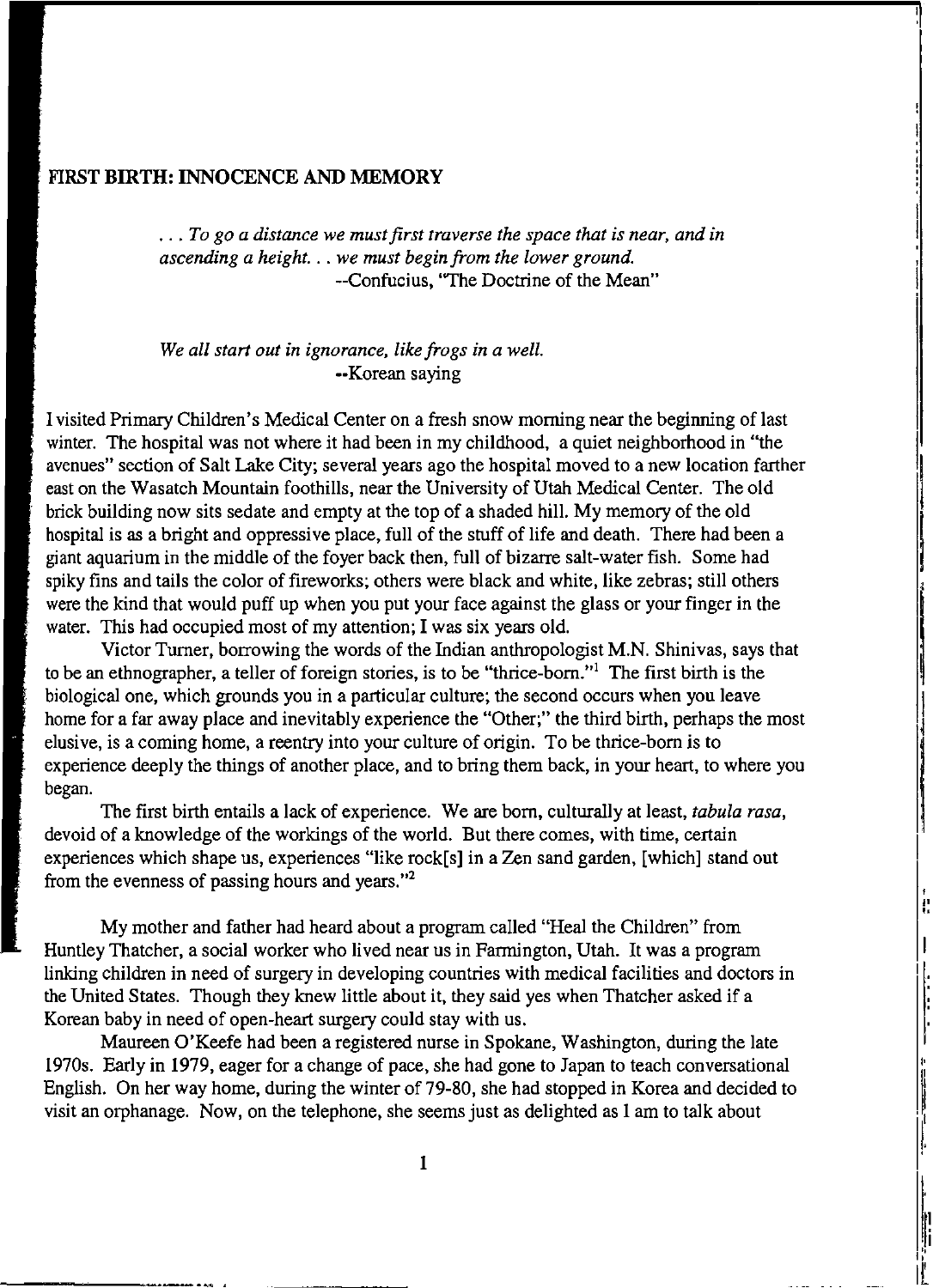those days.<sup>3</sup>

"What I really wanted to see was an Amer-Asian orphanage," she says. Her voice comes quickly, and sounds buoyant, as though she is smiling into the telephone. "I ended up going to the *Sung-ma ... no, Sol-mo? ..* . You know, the Hospital of the Holy Mother, in Seoul. There was a half-black Amer-Asian baby lying in one of the wards, sick as could be with the measles. He was crying terribly. And in the bed next to him was Taehyun. He didn't move. He didn't cry. There was something very desperate about him."

O'Keefe gave up her return plane ticket to stay at the hospital indefinitely.

"Dr. Kim Kyung-tae at the Hospital of the Holy Mother was able to make the diagnosis. Taehyun was diaphoretic: He had three holes the size of little pencil tips in one of the chambers of his heart. This offset the balance of blood flow in the cardiopulmonary region, and his lungs filled up with blood."

Maureen, along with another nurse from Spokane, Kris Embleton, joined "Heal the Children," and Taehyun was one of the first children to be treated.

"On that first day in the hospital, when I met Taehyun," she continues, "I also met his father. I spoke no Korean and he spoke very little English, but somehow he was able to tell me that this was Taehyun's final trip to the hospital, that the doctors couldn't do anything else for him, and that they were taking him back to his family." This would be the last time they would send him home, and they were sending him home to die.

Father Alfred Keane was the priest in charge of "Heal the Children" at the hospital, and O'Keefe petitioned him for two weeks to put Taehyun higher on the priority list to go to America for surgery. "He was clearly sicker than some of the other children." The nurses, O'Keefe included, were responsible for everything from finding a pediatric medical center that would take the children, to asking for private donations, to accompanying the children on the long flights across the Pacific.

"Everything was volunteer," O'Keefe says, "but the plane ticket was the hardest thing. Most of the hospitals that agreed to take children provided the treatment at their own expense, but we had to come up with the airfare." Her voice is far away, as though she is living the events of eighteen years ago. She sounds pensive now, tired.

"Many times I'd fly back and forth with only one or two dollars in my pocket, but Taehyun was the first trip I ever made. I remember meeting your parents at the airport in Salt Lake. God, they were such nice people. And you and your brother. You couldn't have been more than six or seven then."

"Six," I say, remembering that night.

I remember driving to the airport in the dark with my parents and brother on the night he arrived. Although the only luggage O'Keefe brought with her was a small green backpack full of Taehyun's supplies and some of her own clothes, we met them in the baggage claim area in the bottom floor of the airport. I remember the airport felt hollow and terribly empty, like the middle of the night. Their connecting flight had come in from Seattle, and there seemed to be no one else getting off.

We took Taehyun home.

To a child of six, as I was, there appeared to be nothing wrong with him. My mother laid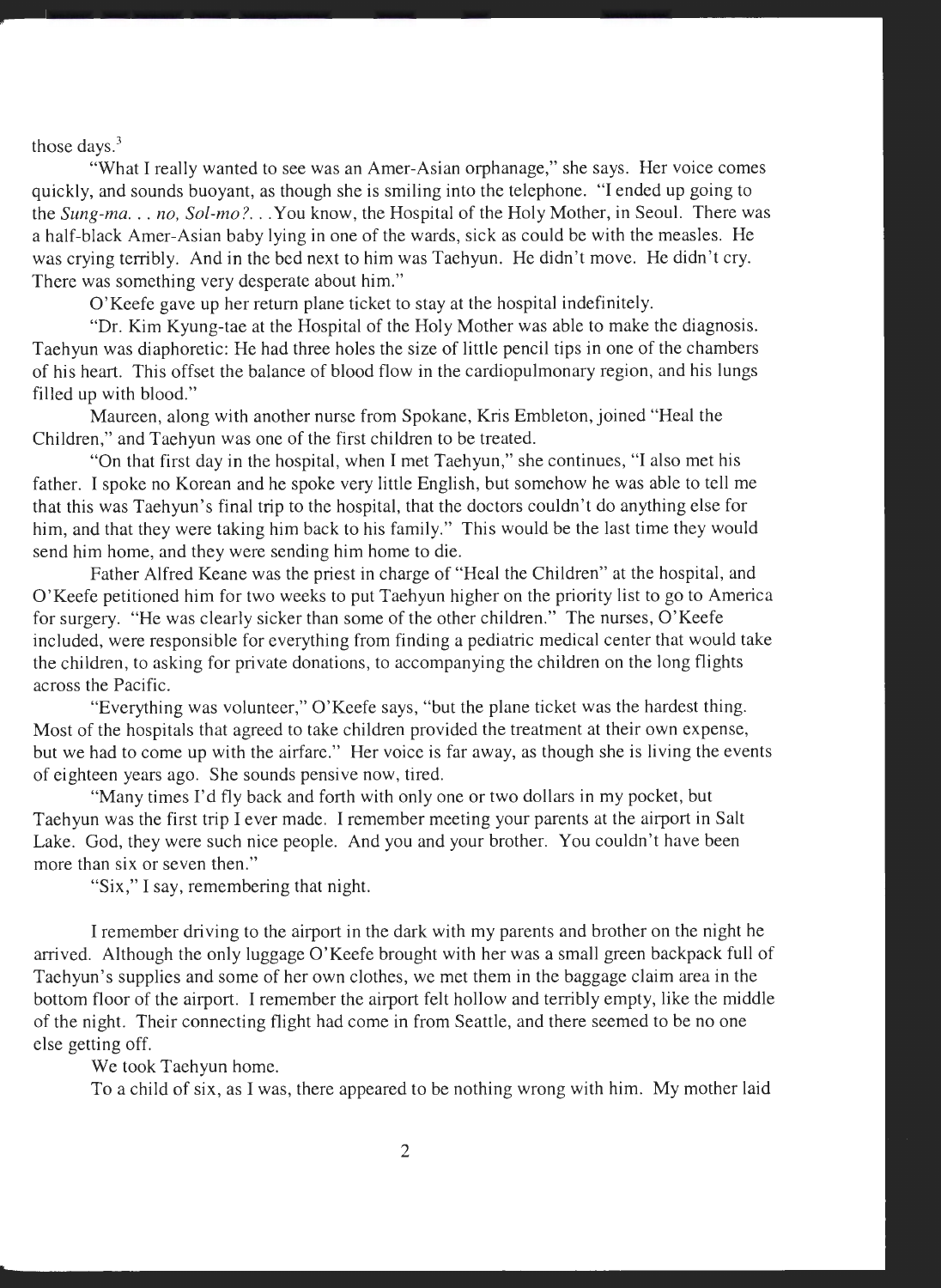him on the small bed upstairs. She took off his diaper and cleaned him, reached for another diaper. I remember staring at his yellow skin, his electric black hair that only partially covered the little head, which was flat on the back side. (Almost without exception, Korean babies are put down on their backs, and the bones in the head, yet to ossify at such a young age, take on a flatness like a skipping rock). I remember looking at his little *gochu,* foreign and uncircumcised.

Taehyun did not cry. My father said he was "too sick to cry," and he and my mother took turns holding him throughout the night in the wooden rocker by the bed. They took him to the hospital early the next morning, and there they found out that one of his lungs had collapsed.

Dr. Herbert Ruttenberg, a pediatric cardiologist at Primary Children's, was the surgeon in charge of Taehyun, and after only a day of tests, he declared his condition inoperable. No child that young had received the type of invasive surgery that Taehyun would need. But his present condition was also unsafe: the small holes between the lower chambers of his heart had offset his cardiopulmonary pressure, leaving his lungs drowning in blood and only partially functional. The best they could do would be to stabilize his condition temporarily by putting a Teflon ring around the pulmonary artery, a process called " pulmonary banding," which would decrease the pressure on Taehyun's lungs and allow him to breathe. He underwent the banding surgery the next day.

I had little knowledge of my parents' experience at the hospital until just last year. My mother still keeps the "what-to-expect brochure"<sup>4</sup> given out by the hospital to all parents of heart surgery children. It is a six-page, tedious muddle of blocky, typewritten text; most likely the Cardiology staff produced it in hopes that a thorough understanding of procedure would quell the fears of parents who would have happily chosen the sickening experience for themselves rather than see it brought upon their child, though all knew that this was not an option.

On the glossy front page is a black and white diagram of an apparently healthy heart, with arrows winding in and out of valves and chambers, indicating blood flow. But below, in large black letters, the diagnosis reads: VENTRICULAR SEPTAL DEFECT. And sure enough, a small white arrow threads through the wall between the left and right ventricles, revealing a hole that should not be there. There is a brief introduction to the Cardiology Unit at Primary Children's Medical Center which begins with the informative, if insensitive, heading: YOUR CHILD IS HAVING OPEN HEART SURGERY. There is mention of thoracic incisions and chest tubes, endo-naso tracheal tubes, a respirator, leads and electrocardiograms, indwelling lines (intravenous and pressure), a Foley catheter, apnea monitor, and temperature monitor. There are directions for care of the child after surgery, who will recover not in the regular recovery room, but in the Intensive Care Unit- PLEASE DO NOT CROWD THAT AREA!

The surgery took several hours. My mother and father waited just outside the surgical area with the parents of other children in similar circumstances; they had to sign medical waivers for this foreign child whose foreign parents they did not know, uncertain that they would send him home alive after all was through. My brother and I must have spent the day with Grandma, or perhaps neighborhood friends, though I cannot remember for sure.

Taehyun emerged from surgery several hours later, his split sternum sutured and covered in gauze. They kept him in a crib with transparent plastic curtains to keep out germs and infection. But the pulmonary banding lasted only one day before it slipped, lighting the electronic panels of the ICU and sounding the armamentarium of buzzers and beeps.

Ir

~ I I I t I' I•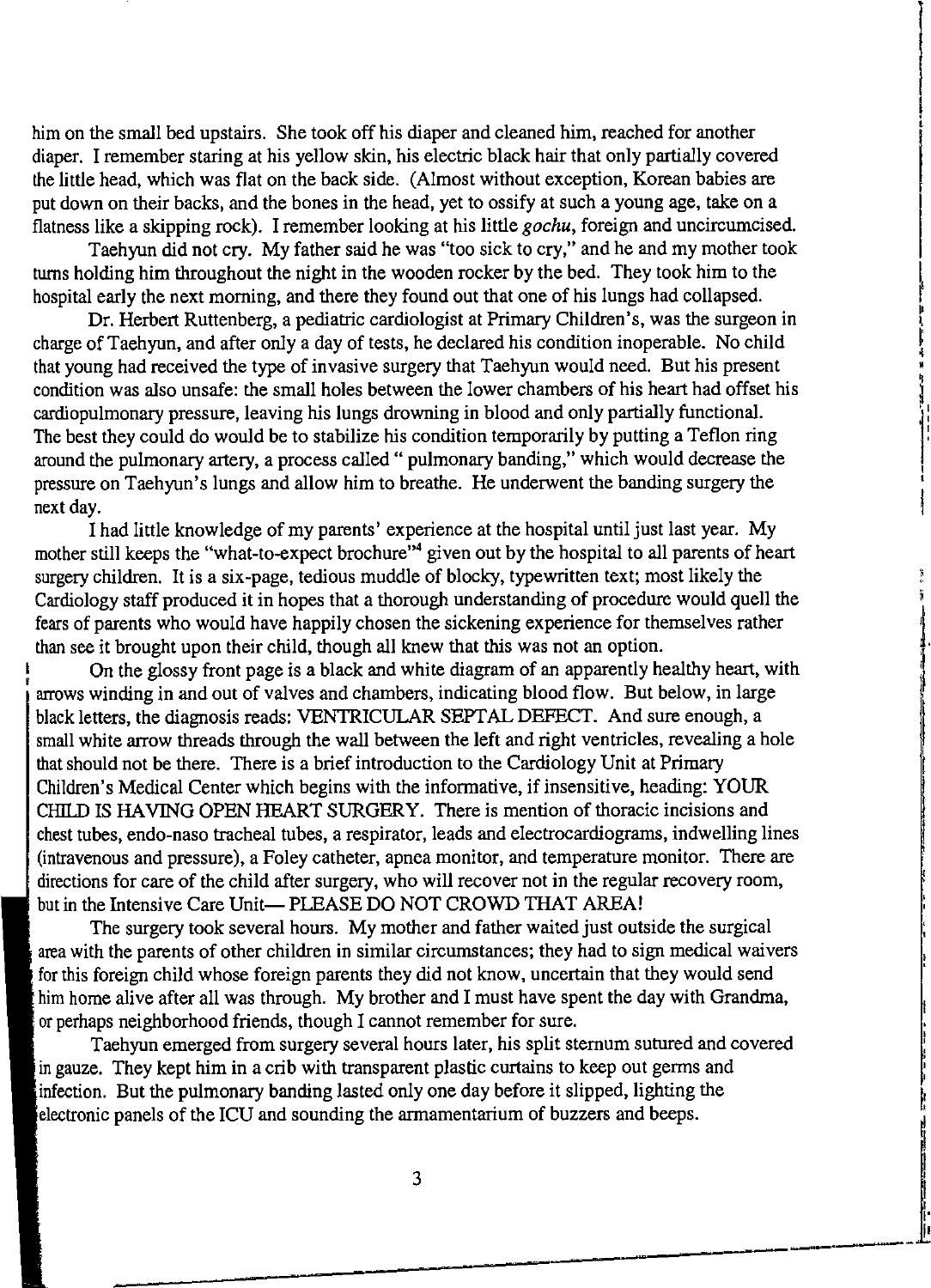They had to do it again.

My mother said she could not bear the thought of that little chest open again. Undoing the suture line would increase the risk of infection, but Taehyun's condition was serious enough to rule out other options. They did it again, and this time it stayed. During recovery at the hospital everything about him changed. His skin took on a healthy reddish hue, and he became more active, sitting up for the first time since he had arrived. With his bulging cheeks and trademark smile, turned up at the ends to give him a mischievous air, he became the most popular kid in recovery; the nurses aids lined up to entertain him.

My brother, Brad, doted more upon Taehyun than I did, according my mother. He was more used to playing the older brother than I, and perhaps I felt a bit of sibling rivalry at Taehyun's presence. After the surgery, Taehyun came back to our house, where he gained weight quickly. His first birthday passed in April of 1980, and he would zoom up and down the wooden floors in our house in the walker that had been Brad's, then mine. He ate everything in sight, from soft cereal at breakfast to dinner at the table with the rest of us—spaghetti and side salad was his favorite. He also pruned my mother's house plants. He would stroll along in the walker, his stockinged feet pumping, then pull himself up by the stalks and begin tearing off leaves. If nobody caught him in time, some of the leaves would end up in his mouth, and someone (usually my brother) would have to pull them out. We called him the "little oriental gardener."

Just after the surgery, when Taehyun was still sick, my parents had considered adopting him, the wonder-child that he was. They did not tell my brother and me. But as he slowly recovered, the color returning to his face and lighting his eyes, they began to see him in context. They began to see a healthy Korean child who had Korean parents. It was as though to that point his sickness had kept him in two dimensions, like someone on the cover of a travel brochure from an exotic, far-away place. But he was whole now, and three dimensional, and we all began to think of his life back home and the family that would be waiting for him.

In retrospect I see Taehyun's coming to the United States as a kind of first birth for him. The repair of his heart was the beginning of a life into which my family could only glimpse. At the same time, his coming was an early beginning to my second birth, my entry into a world in which people, children included, suffered. I remember how inconceivable the sickness and neardeath of a baby seemed to the child that I was then. There was something fundamentally wrong about Taehyun's illness, and something very miraculous about his recovery. And it was never the same after Maureen came again to take him back to Korea.

There were occasional translated letters, and cards at the holidays. One letter, dated May 2, 1980<sup>5</sup>, came on thin, white typing paper in an airmail envelope with blue and white stripes soon after Taehyun arrived back in Korea. It was typed neatly:

Dear Dr. and Mrs. Tilt,

I am the father of Kim, Tae Hyun, the baby you kindly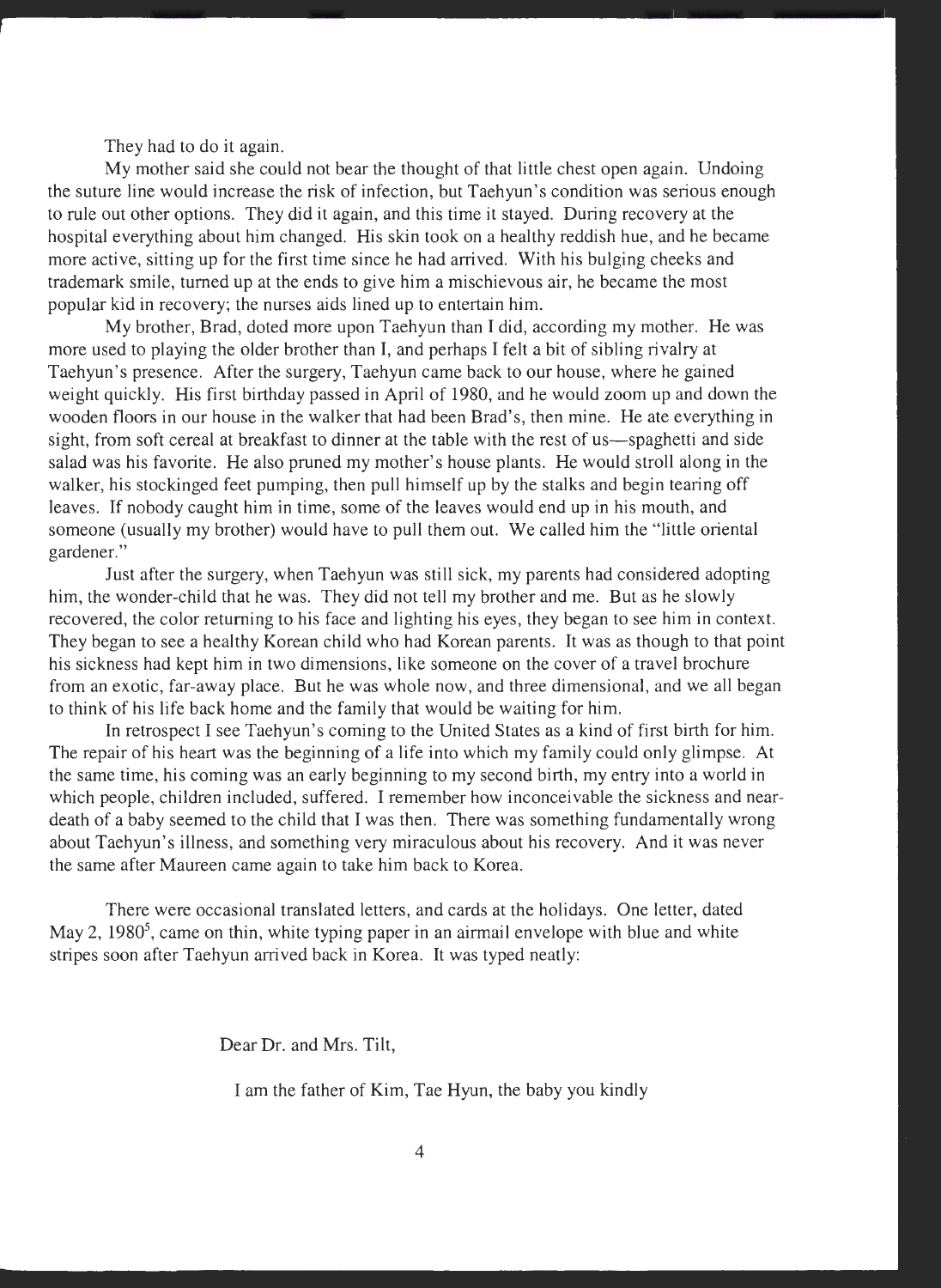took care of when he was in your town for heart surgery. I don't know how to thank you and your family, though my heart is filled with warm gratitude for what you have done for my child ... I am a farmer in a small country town in the province south of Seoul, and I have two more healthy children. Without your help and that of all others concerned, I could never have dreamed of sending Tae Hyun to the United States for medical treatment for which our scanty family income could hardly afford to pay.

. . .I am going to close for this time, but will keep you informed of Tae Hyun's progress. May the richest blessings of the God be upon you and your family.

#### Kim, In Kyu

Some of the letters came with pictures of the family— Father, Mother, Taehyun, his older brother and sister. One was of Taehyun "riding" a red Honda motorcycle, propped up by his mother on the unmoving bike by a telephone pole on a dusty street. I used to stare at the pictures and wonder where the streets went, wonder about whether or not Taehyun could still eat spaghetti.

Taehyun was scheduled to return for a more invasive treatment of his heart defect on his fifth birthday. The doctors in Korea had told the family that he must reach at least 18 kilograms in order to be eligible for surgery, and the family had fed him constantly. By early spring of 1984 he was nearing his fifth birthday and had still reached nowhere near 18 kilograms; Maureen O'Keefe came anyway, however, and Taehyun was brought back to the United States for surgery at Primary Children's. This time Dr. Ruttenberg kept Taehyun at his home, and our family didn't even know he was back until after he was gone. (Sam Wee, the hospital controller at the time, had stayed by Taehyun constantly during his second visit for surgery, serving as his interpreter and cultural guide. He tells a hilarious story of a smiling Taehyun on the day of surgery explaining, in Korean, that he has no need for an interpreter. The reason: "I speak perfect English because I was in America as a baby, you know."<sup>6</sup>)

A yellow, frayed Salt Lake Tribune<sup>7</sup> article tells the story: on that day, early in March, Taehyun's heart was stopped for an hour by an injection of cold liquid. His blood was cooled, and pumped mechanically throughout the rest of his body. Two small holes in the wall separating the right and left ventricles were repaired with a synthetic substance that would allow his own tissue to grow over it in time. A third hole could not be repaired, but would pose no long-term problems, according to doctors. The surgery was already a success.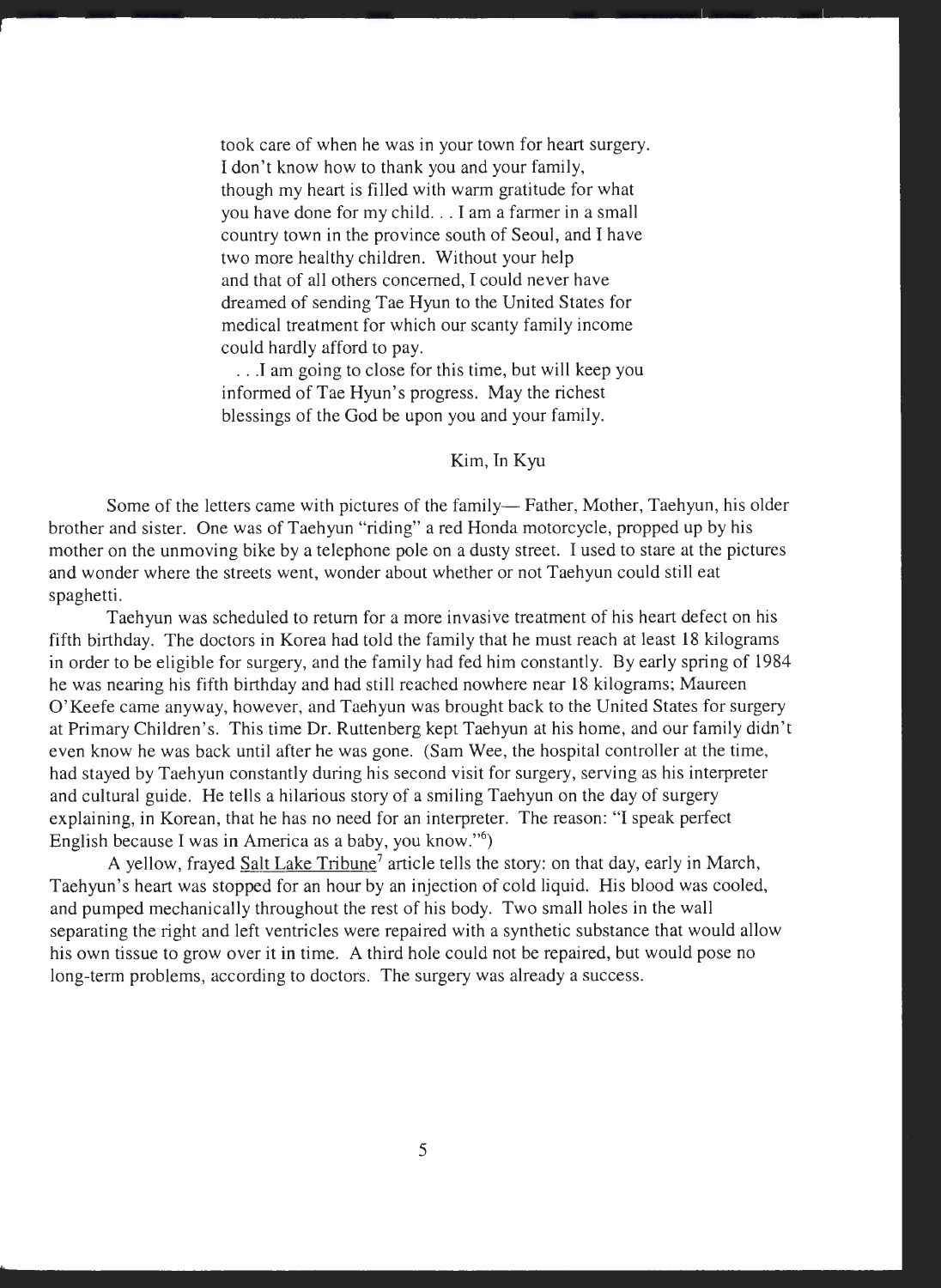





*Taehyun underwent extensive pre-operative tests to determine the exact nature of his heart condition, and to be sure that his overall health was up to the surgery. Too weak even to sit up, a doctor's hand helps him pose for the photo (top-left). The color returned to his cheeks and his strength regained, the "new baby" Taehyun rides a toy horse (top-right). After the surgery, Taehyun 's energy was never-ending. Here he is cruising the floors of the author's house in Farmington, Utah, 1980 (left).*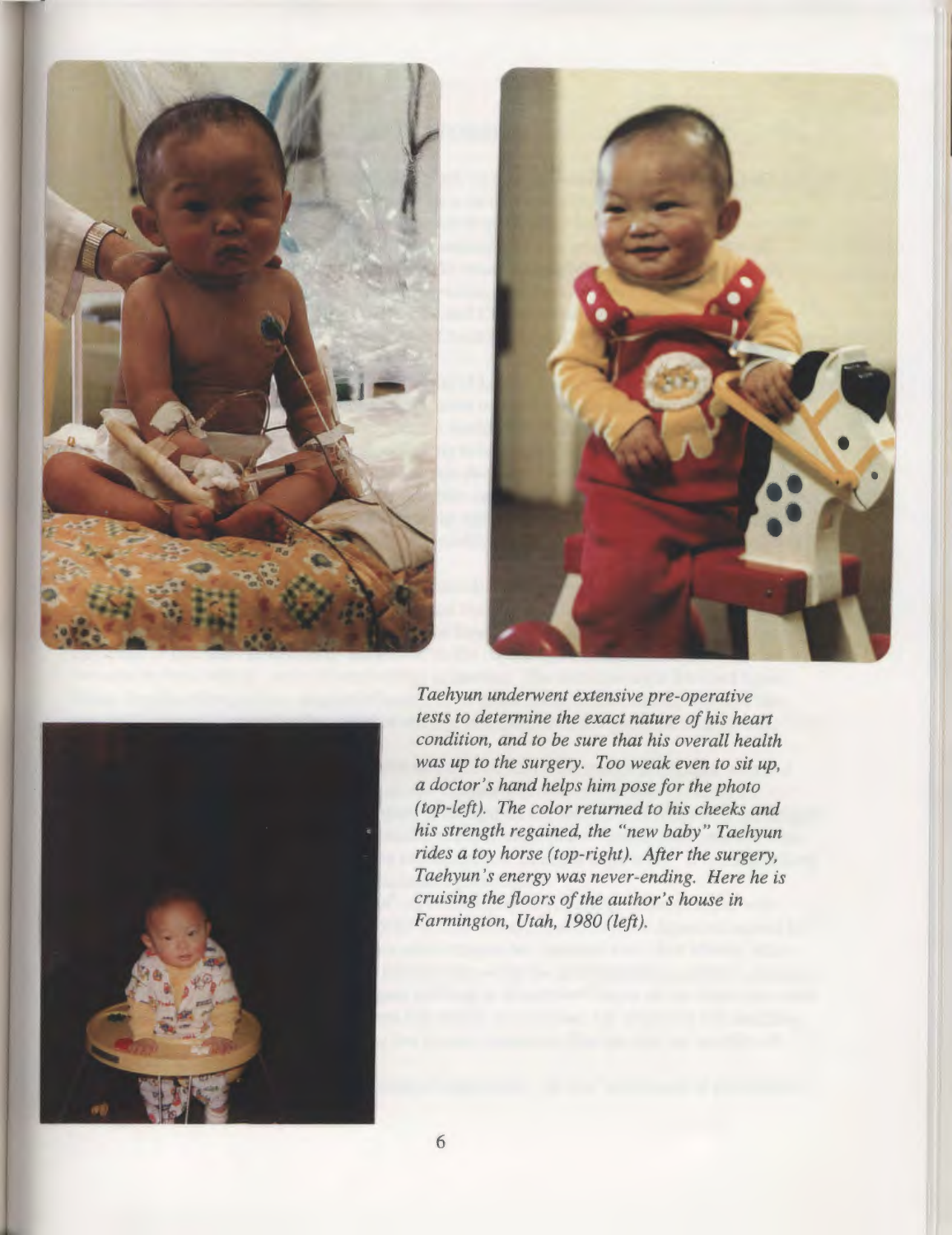#### **SECOND BIRTH: EXPERIENCE OF THE FOREIGN**

... *And if thou shouldst be cast into the pit, or into the hands of murderers, and the sentence of death passed upon thee; if thou be cast into the deep; if the billowing surge conspire against thee; if fierce winds become thine enemy; if the heavens gather blackness, and all the elements combine to hedge up thy way; and above all, if the very jaws of hell shall gape open the mouth wide after thee, know thou, my son, that all these things shall give thee experience, and shall be for thy good.* 

> --Doctrine and Covenants of the Church of Jesus Christ of Latter-Day Saints 122: 7

I grew up a Mormon. The Church of Jesus Christ of Latter-Day Saints, as it is called, is known for having one of the largest evangelical movements of any Christian sect, with young men and women serving in over 130 countries around the world. At 19, thinking I had God in my back pocket and convinced of my special responsibility to bring light to the unenlightened, I submitted my application to serve as a missionary. A person does not choose his destination; he goes wherever the authorities in Salt Lake City send him, and so, I came home one spring day in 1993 to find an envelope with the church emblem at the upper corner. I opened it, skimmed midway through the first paragraph of congratulatory formality, and read: *You have been called to serve in the Korea, Seoul Mission.* I was pleased.

Most likely I was pleased because I had no idea that this would be my second birth, my experience of things foreign. I did not understand the chaos that often comes with leaving home for experience; nor did I comprehend fully, at the time, that experience brings consequences. I can speak of this now, as a teller of stories. With the advent of Postmodemism has come an uneasiness about telling a story which belongs to another. The anthropologist Melford Spiro insists that the ethnographer, stripped of authority to speak about other cultures, has only two options: to revert to positivist theories that attempt to explain cultural phenomena generally, or to turn his gaze toward his own culture.<sup>8</sup>

I see a third alternative: the personal narrative in which the author is engaged with and immersed in the foreign things he writes about. Narrative is dynamic in that it catches the exchange between the author and his subject. It recognizes the necessity of reflexivity on the part of the storyteller. It captures you in the middle of experience, in the liminal zone between what you *were* and what you are *becoming.* The second birth is all about experience. It is about letting the "Other" seep deeply into you until you cannot get it out.

The ethnographer Renato Rosaldo<sup>9</sup> tells of a Japanese-American anthropologist who travels back to Japan to study women's roles in that society. Culturally, the Japanese around her constitute the Other; their ways are not her ways, despite her Japanese face. But slowly, after living in Japan for several months, there comes a day when the anthropologist catches a glimpse of her reflection in the side panel of a glassy building in downtown Tokyo on her way home from the market. With shoulders slumped, arms full of tofu and *sashimi,* her slippered feet shuffling across the pavement, she realizes that she has become Japanese. She has lost her position of distanced objectivity.

This is Victor Turner's "anthropology of experience." It is a "storehouse of possibilities,"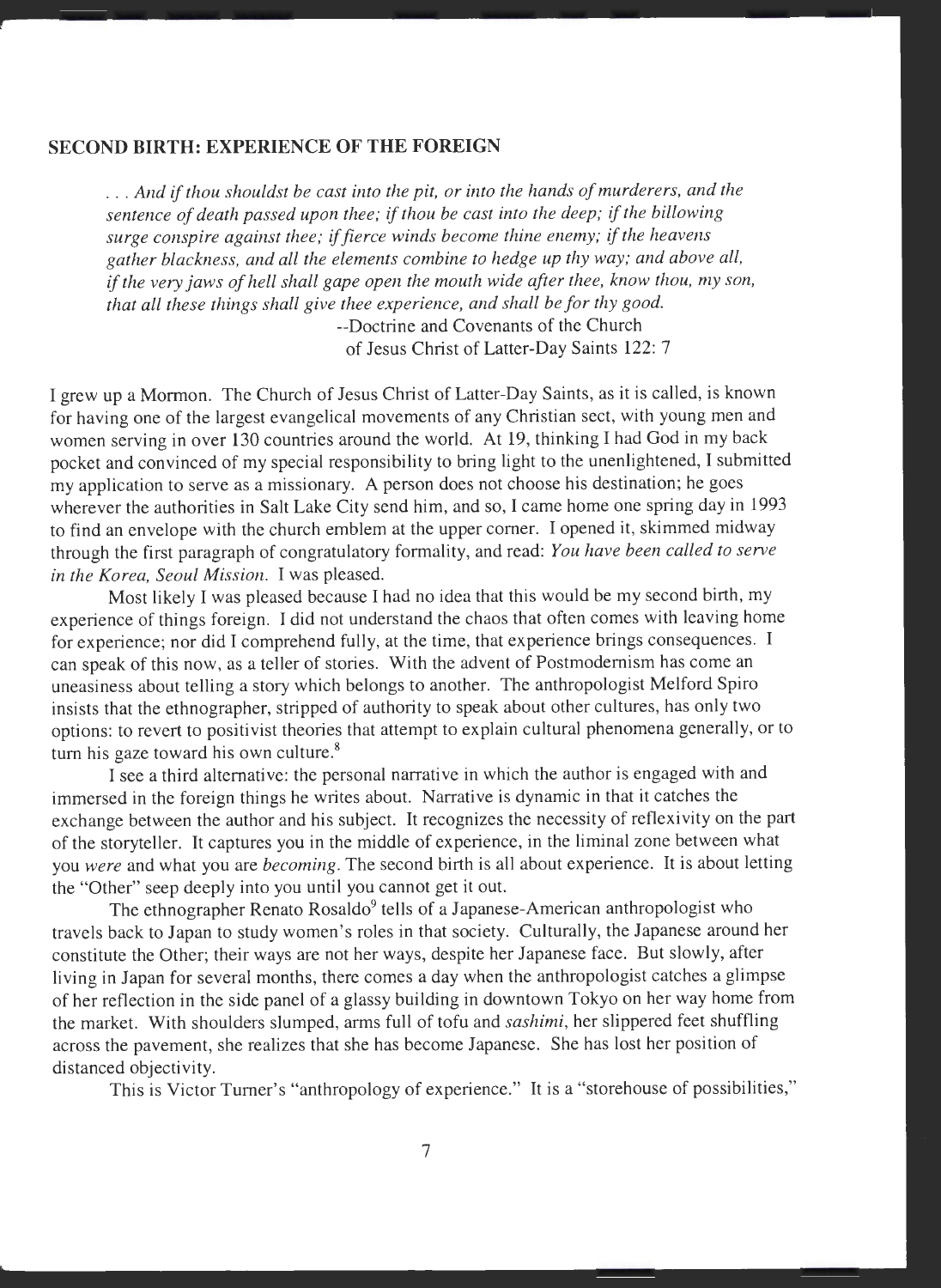a "gestation process,"<sup>10</sup> a disassembling of what was in preparation for what is to come. There is an undeniable sense of loss that comes with the second birth, with experience; a sense that what you have known has crumbled and nothing has yet been constructed to take its place. It is as if your personal boundaries of ego are down and, seeing into the Other, you incorporate it into yourself. You are free to become something and someone else. Rosaldo, after living among the Ilongot for some time, saw the inevitable sense of loss in the blurring of boundaries between self and Other: "We both lost positions of purity from which to condemn the other, without at the same time having to condone what we found morally reprehensible in ourselves and in the other."<sup>11</sup>

The ultimate aim of the second birth is to understand the self through interaction with the Other, to allow for the synthesis of the two. And this synthesis is often hard won; it is the consummation which comes "after working through a tangle of conflicts and disharmonies."<sup>12</sup>

At any given time in the Missionary Training Center, a conglomeration of cinder-block buildings in Provo, Utah, over three thousand missionaries are learning the evangelical trade, along with countless languages. The church gives its missionaries a cultural and demographic profile brochure on the countries in which they will be working. Mine had a little black and white map of South Korea, shaped like a sleeping tiger, with the numbers of religious followers organized off to the right side according to sect: *Protestant: 20 percent, Catholic: 10 percent, Buddhist: 30 percent, Non-religious: 50 percent.* 

After completing a two-month training period, I arrived in Korea in September with twelve other American missionaries. Taebaek, a small coal mining town in the mountains, was my first assigned area, and on the five-hour train ride from Seoul, I watched the late summer sun go down over pine and rice paddies. Elder Collins, a thin Texan who had been assigned as my "trainer," set me straight on the Korean religious issue as we stood on the open platform of the caboose, in the wind: "They'll profess Christianity, act Confucian, and believe Buddhism."

After about five months of missionary life I found myself in Wonju, a city of about 250,000 people located two hours east of Seoul. I was distraught at not having had the chance to live in Seoul, where I could look up the Kim family. My cousin Andy had been a missionary here five years before, and had lived in *Choong-jung-nam-do* near their country home, but after returning to the United States his apartment had burned down, taking with it their address and <sup>p</sup>hone number. The Kims had since moved up to Seoul, Andy had told me several months before, handing me a detailed set of instructions on how to find their apartment by subway. But I had no phone number and no exact address. Even worse, strict mission policies kept me in Wonju with no chance of visiting Seoul.

The oppressive winter was slowly drawing to a close: several days that week we had worked outside without coats, and the cherry branches near our kitchen window were beginning to come alive. Days were getting longer and starting earlier- a welcome change to us four missionaries who were living in a drafty, all-cement flat with faulty heating. On a Sunday afternoon in mid- February I called my parents, as I did nearly once a month. The mission rules forbade such regular contact with friends and relatives, except through letters. (There is a sort of moral superiority and pride that entangles the issue of obedience within the mission, and this was the one characteristic I found most distasteful. Growing up, any sort of restriction usually pushed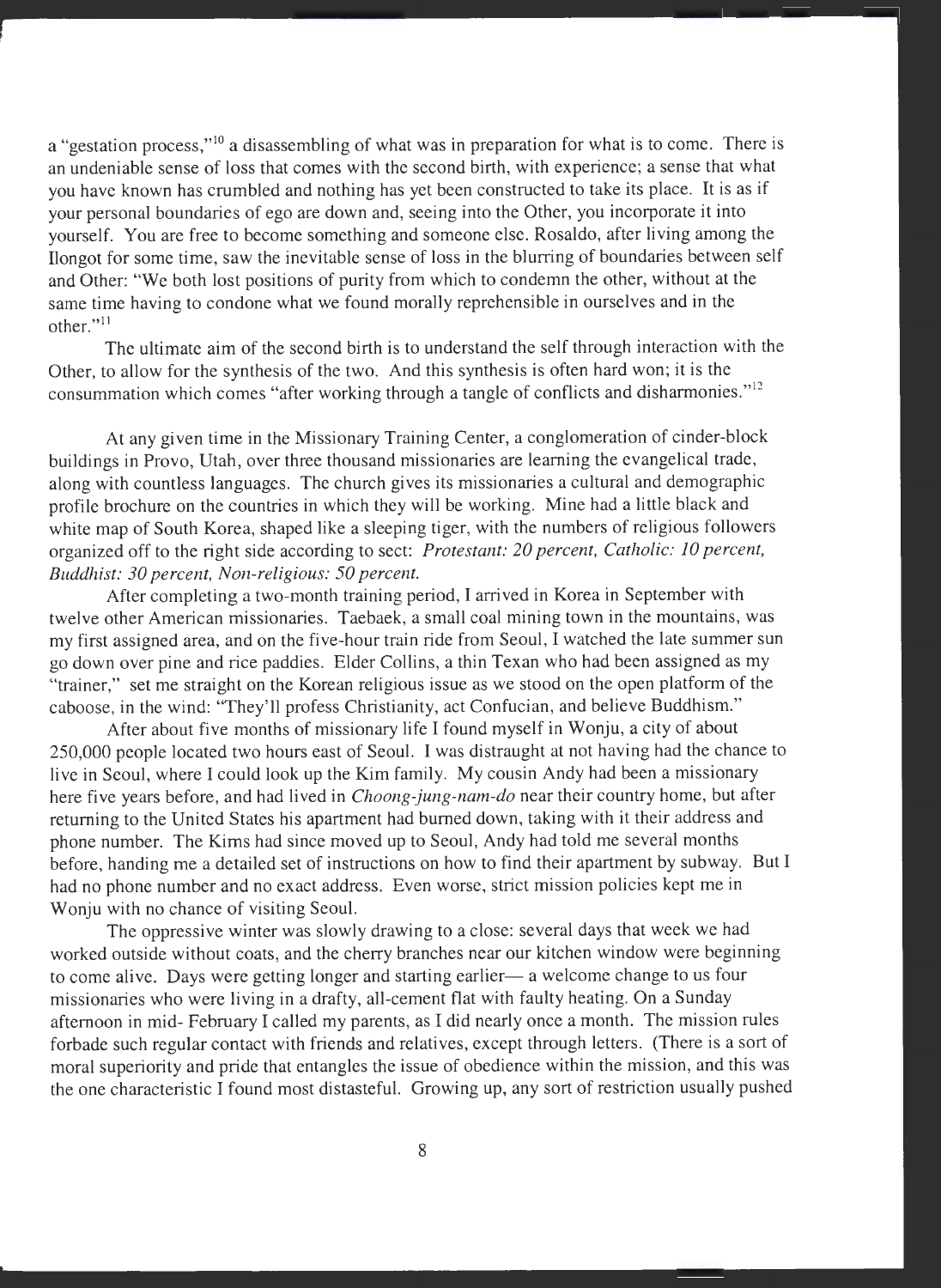me in the opposite direction; my parents knew this, and they were never surprised when I called.)

The telephone connection was mostly clear, but there was a slight auditory delay that made us feel as if we were talking under water; a question on their end would arrive at mine a second or so late, so that by the time I answered, they were wondering if I was still on the line. Our phone conversations were usually hurried and strained, each of us trying to glimpse the other's world in such ridiculously short time; often, such exchanges left my head reeling and confused, despising one or both sides of the world, and caught in a place that was clearly not one and not quite the other.

We exchanged pleasantries that Sunday in the usual way, then my mother spoke: "You'll never guess who we got a letter from."

Silence.

"Taehyun."

I couldn't say anything. I thought this impossible, and yet felt a sense of excitement and anxiety all the same.

"He just sent us a letter, in English. It says he's practicing English in school." Then she read the letter:<sup>13</sup>

Dear The Tilts,

Hello? I am the Korean boy, Taehyun. How are you? It has been a long time. Many years elapsed, and now I am 16. I am in the high school. I am studying English. I don't know your family, but I want to know your family. Please write a letter.

Sincerely, Taehyun

On the cover of the letter was the return address, scrawled in English, but with no phone number. Since mission rules prevented me from traveling outside Wonju, we decided it would be best if my parents wrote a reply letter giving them my address and phone number. "Write clearly," I insisted. "No cursive."

Not more than two weeks later, on a cold Friday night, the telephone rang. Elder Mower answered it and said it was some weird lady asking for "Bu-ran-shi." I picked up the phone.

*Yobosaeyo?* 

There was a short pause, then a voice, high but clear, asked me if I was Bu-ran-shi. I had heard this Koreanization of my name only a few times, since I was known in Korea only as "Tilt." (It was always easy to distinguish between a church member and other acquaintances, since in the church my last name was always followed by *changno-nim,* the honorific title for "Elder.") For a brief minute I thought it might be my parents calling again, trying to negotiate with a Korean telephone operator.

Then the voice asked if I knew a Kim Taehyun from Seoul. I said yes. She asked if I remembered him well. I said yes. Then she told me that she was his mother, and could they come to Wonju to see me.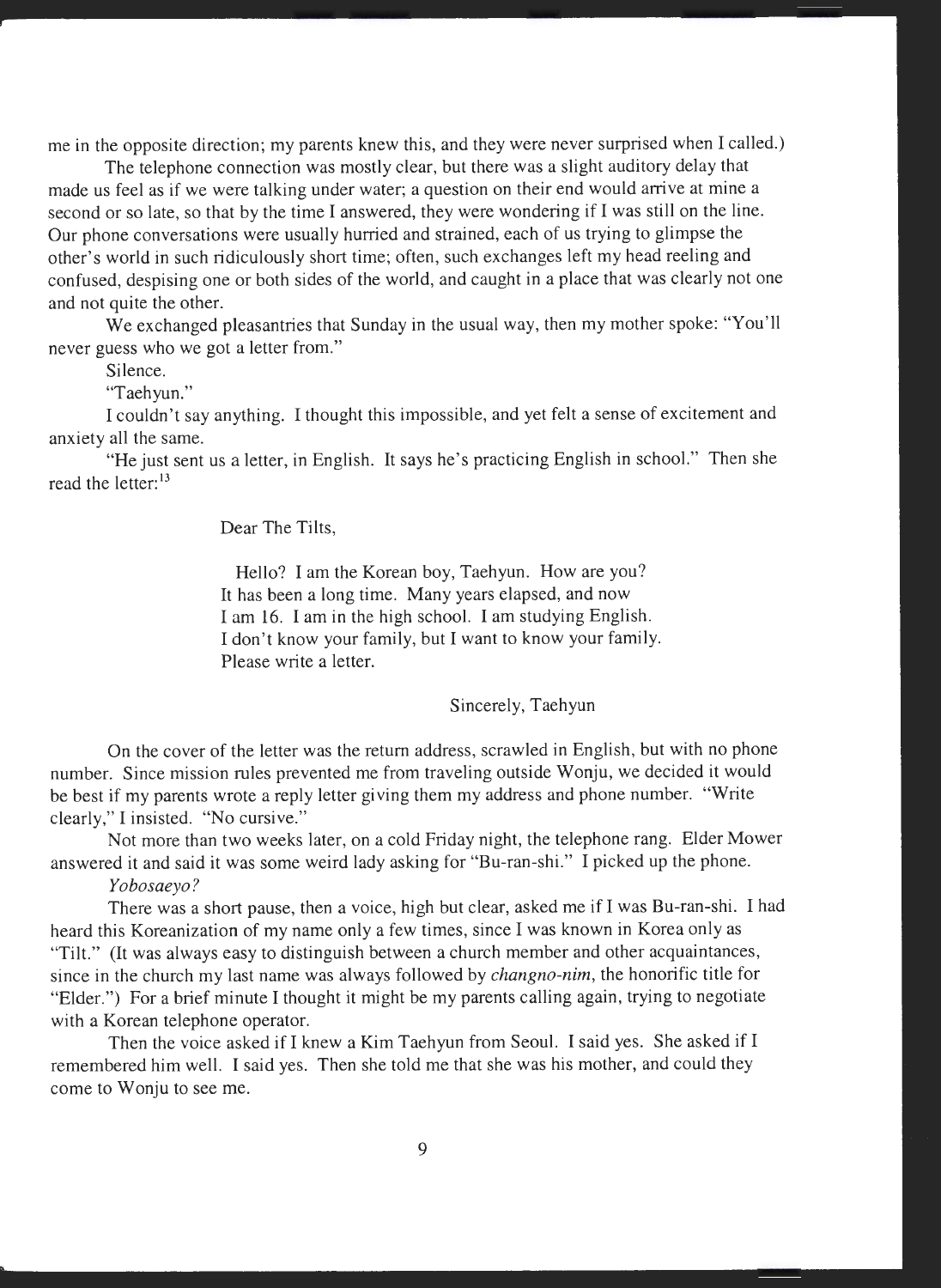Taehyun, his mother, father, and maternal uncle *(gomobu),* all came out to Wonju the following Sunday in Gomobu's Hyundai Sonata. It was March 1, 1994. I had given them the address of the only major landmark in town, Kangwon-do hospital, and we met at the front gate at eleven o'clock that morning. They recognized my partner, Elder Mower, and me before we recognized them: as the only tall *migook saram* in town, we were easy to spot in a crowd. Mother gave me an unabashed hug immediately, the first one I'd had for months, for Koreans seldom express emotions between the sexes in public. She cried a little. Father just stood smiling and squinting in the early spring sunlight, pumping my arm up and down and shaking his head. I hugged Taehyun, and he let me. (One of my favorite pictures was taken that morning. Taehyun and I are standing near the hospital gate, behind a bush that is just taking bloom, its new leaves promising spring and growth and renewal. The light is almost unbearably bright, and Taehyun in his denim jacket and I in my suit and tie, are holding hands.)

Gomobu said very little that day. Later, in a small dark *kalbi* restaurant, he leaned over the table of cabbage and garlic and roasting meat, and said, almost in a whisper, "You gave Taehyun his life. You gave Taehyun his life." The words impressed themselves into my memory, and no amount of explaining—that he had only stayed with us for six weeks during recovery; that I had only been a child at the time—seemed to make any difference.

They took care of me after that like my own family, and I had the sense that my own mother and father worried less because of it. That summer I transferred into Seoul, to a grey industrial neighborhood near *Chung-nyang-ni* train station. It was a nasty place, several square miles of greasy-hot factories, filth, and squalor. The red light district was only a few blocks from the missionary house, and the only bus that took us from home to church and back--number 58- took a route right through it. Here there were only rows and rows of young painted girls behind dirty windows; pink dresses under flat, pink lights; ugly, thick-necked men in cheap suits and plastic shoes shuffling up and down the filthy aisles, peering through windows and flicking halfsmoked cigarettes into the sewer drains which wound under the whole maze of cement cubicles. I would stare at it all through the bus window as we passed, searching my mind for a religious <sup>p</sup>hrase that would explain the disparity between the lives outside the window and my own; there was not one.

I hated that place with its stink and its urine-greased streets. And I hated our house there, the second story of a high-pitched, torrid steel factory that cranked out 110 degree heat and automobile parts.

The Kims' apartment was about an hour's bus ride across town, and I only went there a few times, doomed by mission policy to stay in my foul corner of the city. But Taehyun would often come to me at that time, though I never let him see our neighborhood. We would meet usually in front of the *Lotte* department store near the church. Sometimes we would play basketball or go for ice cream—always with my missionary partner tagging along—but more often we would just sit outside and talk.

Early in the winter of 1994 I was transferred again, this time to *Jumumjin,* a tiny fishing village on the east coast of Korea. My bus stopped at a one-room station in early afternoon, in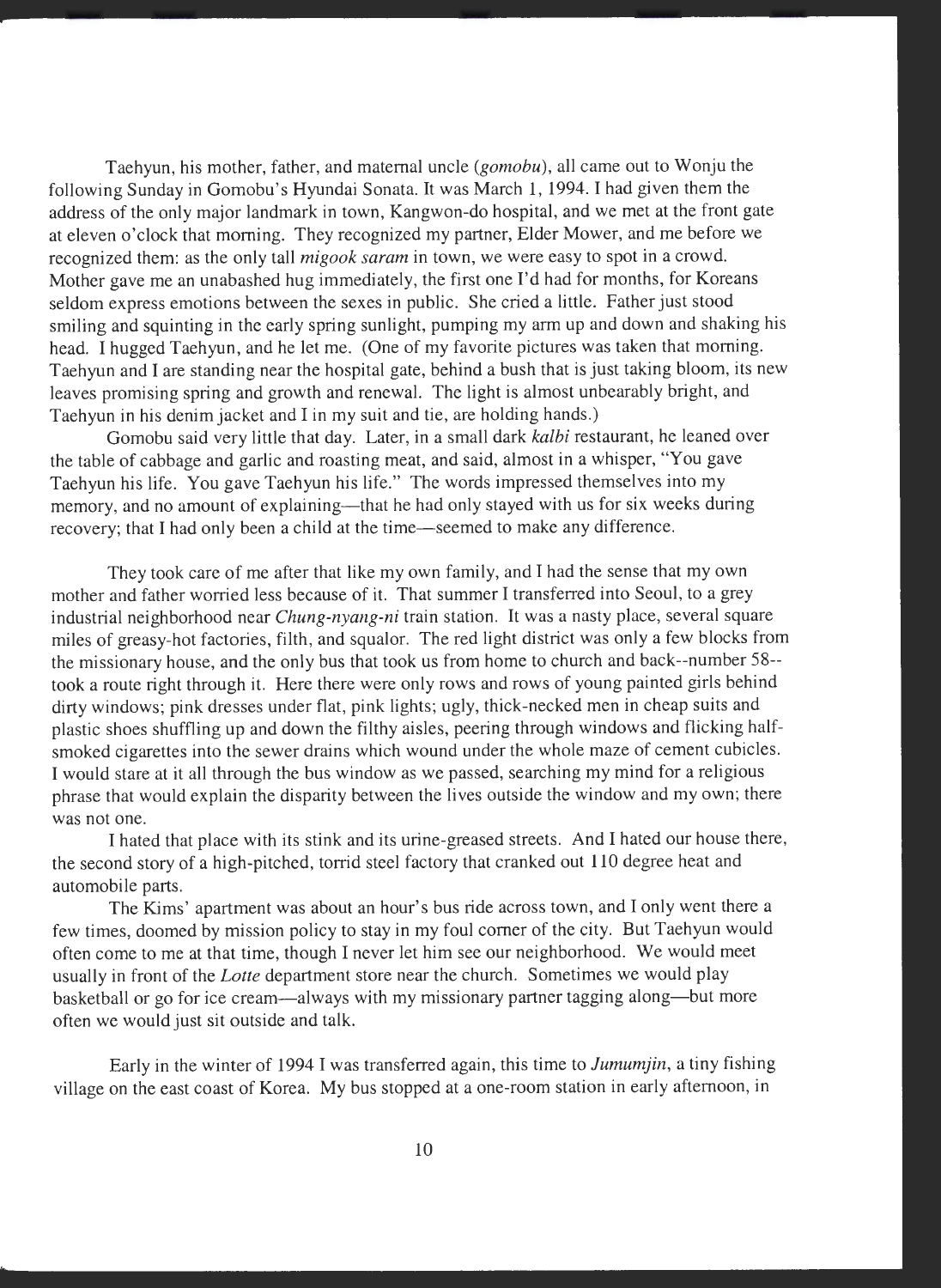front of the only stoplight in town. Our church was just across the street, so I picked up my luggage and hauled it over, stepping over a crowd of squawking chickens just inside the front door. The place was made all of cement, and dusty, but it was warmer here than in Seoul, and from the window on the third floor I could see the steely blue of winter ocean.

That night I called Taehyun's Mother to tell her I had arrived safely. It was past eleven o' clock, but she was still awake. Her voice sounded tense.

"Bu-ran," she began, (the formal, distanced "shi" had been dropped from my name sometime during the past months), "I need to ask a favor."

"Okay, anything." I was sitting on the linoleum floor in the missionary apartment; my two companions had gone to bed, and the off-shore wind was rattling the windows. Something on the roof squeaked.

"I need you to call America. Chicago. You see, I never told you this, but I have a sister there. She was married to an American GI some years ago, and we just found out. .. She's dead."

#### I said nothing.

"Call America and talk to them in English. Find out what happened, please." She gave me a phone number without a name to go with it, and I said I would do it, assuring her that I would call back in the morning.

I called the number that night, figuring it would be early morning in America. A woman answered the phone and I explained that I was calling for Noe Jung-bok, Taehyun's mother. The woman sobbed into the phone for several seconds. Her name was Sook-Marie, and she was Taehyun's cousin. In perfect English she explained that her Korean mother, Taehyun's aunt, had married an American military officer named Larry in Seoul some twenty-five years ago. They had gone to America and settled in Chicago, where they had eventually had two children. But Larry was a drinker, and abusive, and soon they had divorced, with Larry taking custody of both children and refusing to let them see their mother for seven years. When Sook-Marie reached eighteen years of age, she left her father and returned to her mother, in the Korea town section of Chicago. Her mother had been dating another American man for several years, but Larry was intensely jealous, and he harassed them constantly. One night, several weeks before, she said, her mother had not returned home. Police found her body in the trunk of a Chevrolet on the south side of town, about a mile away from where she had apparently been hit by a car and killed.

Sook-Marie talked and cried for thirty minutes, as though purging herself of the memory. An investigation was still being conducted, but the police had no formal suspects, she said. She also spoke of the relatives she knew she had in Seoul, but whom she had not been allowed to meet. The only pictures she had ever seen, she said, were of the family twenty-five years ago, in black and white.

When I called Taehyun's mother the next morning, the sky was bright and clear. I had to look-up in the dictionary some of the difficult words, like "pending investigation" and "capital crime," and thought how cruelly ironic it was that she hear the news of her sister's murder in my country through the tainted dictionary-Korean of my faulty American tongue.

That is the way with translating between English and Korean. There is the terrible sense that what you have conveyed is *either* the meaning *or* the feeling of the original, but never both. I felt that her sister's death should, by right, have been passed magically on to her without my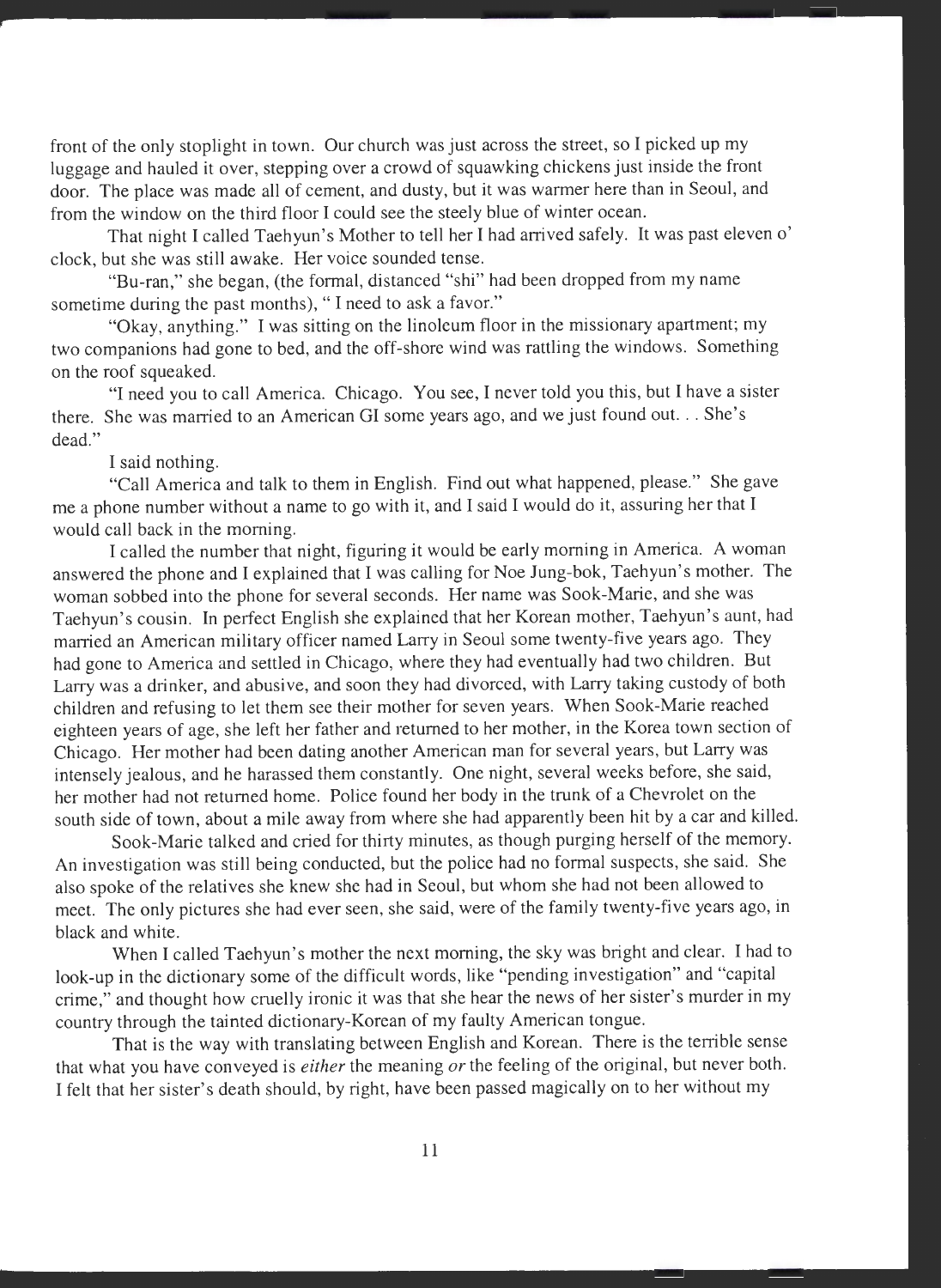intervention. I was an intruder, privy to knowledge that I should not have, but forced into the liminal low ground of translation.

"I'm sorry. I'm so very sorry."

"I see," was all she said, her voice quivering only slightly, "I see."

We never spoke of the subject again.

Though it seemed a never-ending microcosm of life within life, my missionary service ended in June, 1995. I returned home to my family and found love that same year, but stayed only until the following summer, when I returned to Korea to attend Yonsei University. Late in the summer, just before school began at Yonsei, I lived at the Kim's apartment in Seoul. In mid-August, Taehyun started summer break and convinced me to spend a week in the country with the family. We left on a Sunday morning with Taehyun's *gomobu* (maternal uncle) and cousin, Gwan. The air was surprisingly thick and oppressive; the monsoons had just ended a few weeks before, deepening the green in the rice paddies and lengthening their stalks. We drove south along the *gookdo,* the major freeway that bisects the country into east and west.

*Choong-jung-nam-do* is the most productive agricultural province in all of Korea, a fact pointed to by the name of the provincial capital city, *Taejon* (literally, "Great Field"). In this country of 80% mountains, this region is somewhat of an anomaly. On both sides of the highway are open fields of rice; some occasionally give way into *insam,* ginseng plantations, the small <sup>p</sup>lants supported by wooden posts and shielded by black mesh. Good ginseng can never be touched by direct sunlight, and so it is covered by mesh tents that make it an easy crop to spot. Ginseng requires an extremely labor-intensive growing process, and the crop is most often a sign of prestige, bringing its owner a sizeable profit from both the domestic and international markets.

At a distance of about 80 kilometers from Seoul, the highway leaned west as far as the coast of the Yellow Sea. Within sight of the ocean, Taehyun, Gwan, and I put down the windows and let in a salty breeze. The traffic slowed through a construction zone, and Gomobu turned the car off the freeway and toward Dangjin. After several minutes of driving inland, toward the southeast, we took a narrow, two-lane road into a small farming district.

The family's house sat on a knoll off the right side of the road, overlooking about five acres of land-their land. Cabbage had not done well in the spring, I was told, and so the fields were divided between *mu,* the large white radish, and *pa,* a variety of wild onion. The onion was <sup>p</sup>lanted behind the house in dry clay soil, and was nearly ripe, lending a light, sharp odor to the entire place. The radish took up most of the remaining land. It was planted in soil that looked far more fertile, and stretched the length of the farm, to the irrigation canal which separated the Kims' fields from the neighbors in the north, along the house in the south, and to the road.

*Mu* plants are nothing special to look at—only the leafy tops are visible. But by harvest time in August and September most local markets are bursting with *mu* averaging over one foot in length; some are the diameter of a man's calf. They are white-yellow and bulby, irregularly shaped and unattractive. (Korean schoolgirls are required to wear unflattering, skirted uniforms that show off their adolescent legs; one of the worst names they can possibly be called is *mudari,*  "radish legs"). The Korean radish is notorious for depleting soil nutrition, and in a country that has practiced cultivated agriculture for over three thousand years, it is often difficult to maintain productivity. Up until the later part of this century farmers used human feces to fertilize their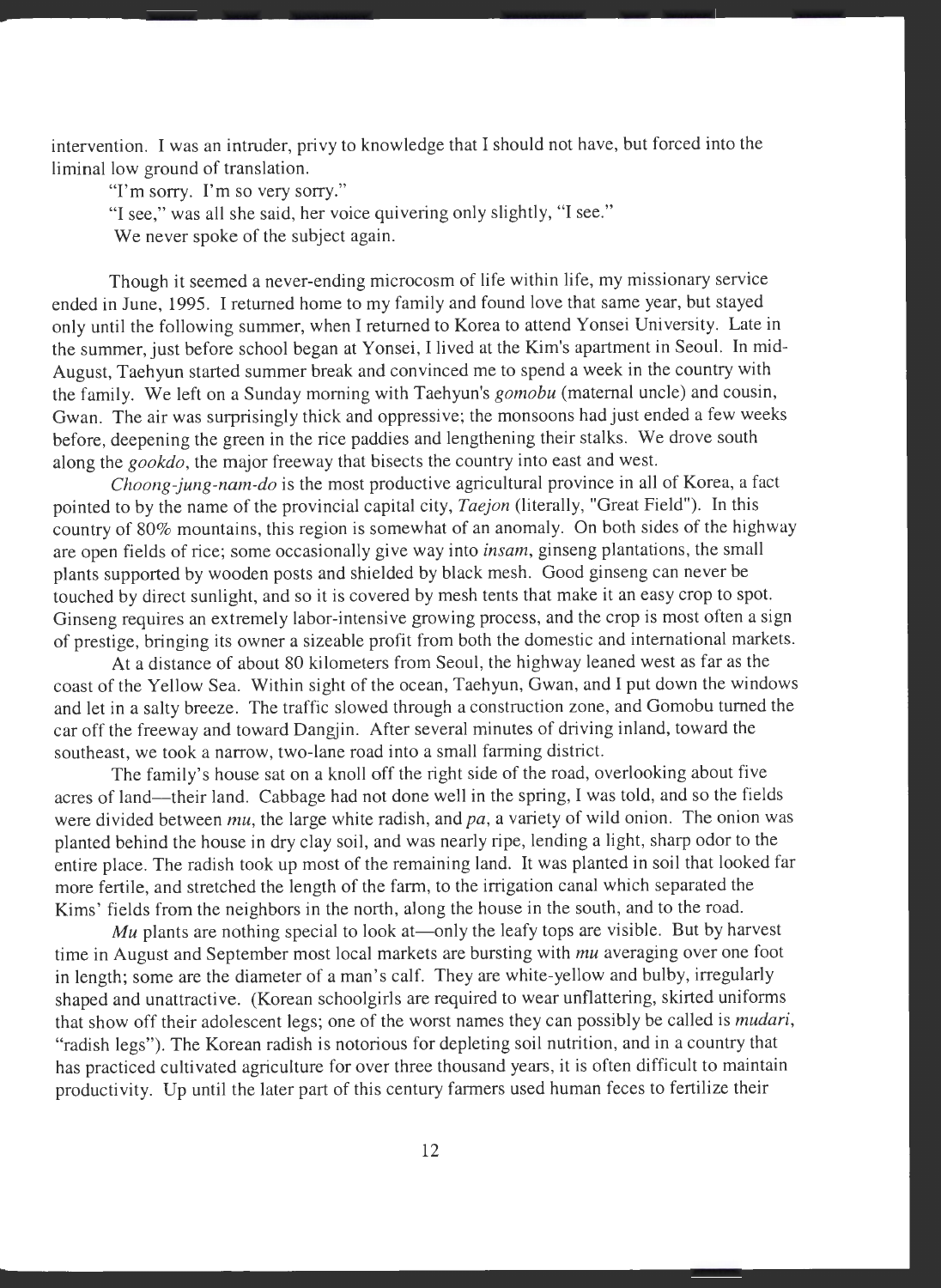radish fields; many of the Christian missionaries I had known still referred to the radish affectionately as "poop fruit."

Inside the house Mother was cooking a thick meat stew. The smell was caustic, and kept Taehyun, Gwan and me outside until she finally demanded that we come in to eat. Taehyun's Father had started early. He was seated on the floor at the far end of the table in loose pants and white tank top. He looked tired, but smiled.

"Anjaso, moko"— "Sit down and eat," he said, spooning the reddish liquid into his mouth. The stuff was clearly hot; steam was rising from the bowl despite the summer temperatures inside the house.

"What kind of meat is it?" I asked. Mother whispered something under her breath to Father, and placed a full bowl of the stew in front of me.

"Just try it; it's deer" Father said. I looked around the table. Gwan was busily slurping at his bowl, and so was the old lady from down the street that Mother had apparently invited for lunch. Taehyun utterly refused to eat, however, and this made me suspicious: I had never seen him balk at food. A sideways glance at him elicited no sympathetic response, however, so I lifted my spoon, ate. The broth wasn't bad; it was spiced with red pepper powder *(gochu karu)*  and a bit of sesame oil. Not nearly as bad as the smell. The meat was almost tasteless, but had a sinuous texture that no amount of chewing could break down. I just swallowed.

Half a bowl later, Father, through yellow grin, told me it was dog.

Our last day in the country we spent at the ocean side. It was close enough to walk, Taehyun told me, and many times in childhood they had. But today we walked only down the dirt path by the house, past the apple orchard (still green), and to the car. The day must have been Sunday, because even Father came with us, forsaking his watering duties.

The seashore on this, the west side of the peninsula was drastically different from the eastern one I had seen the year before as a missionary. Koreans call it simply *Sohae,* "West Sea," though it appears on most English maps as "Yellow Sea," or sometimes "East China Sea." Almost directly opposite us, the *Huang-hu,* China's great Yellow River, has its beginnings in the vast highlands of the Tibetan Plateau, then makes its way slowly and mightily eastward, finally passing Jinan and emptying into the Pacific just north of the large homed peninsula where the coastal city of Yantai sits. For ten thousand years the interior winds of the Eurasian land mass have been blowing the remnants of the earth's last ice age eastward from Europe. This silty loess soil has gathered in northern China in massive quantities—China may, in a strange sense, owe her wonderful fertility to the West. The soil is fine-textured and yellowish, and this is where the river gets its color. The most peculiar characteristic about loess, however, is its inclination to cleave at  $90^\circ$  angles.<sup>14</sup> It is said that when a farmer accidentally discovered ancient metal implements in his field during the 1970s, and the archaeologists came to excavate, the earth came away in squares without much effort, revealing one of the greatest historical discoveries in all of China--the Terra Cotta Warriors that had been buried along with *Shi-Huangdi,* the Qin emperor of the 3rd century BC.

When we reached the ocean, all of us—Father, Gomobu, Gwan, Taehyun and I—took off our shoes and waded into the water, which was a greyish yellow from the loess. We had brought with us bamboo fishing rods and nylon line. The coastal steppe of the West Sea is surprisingly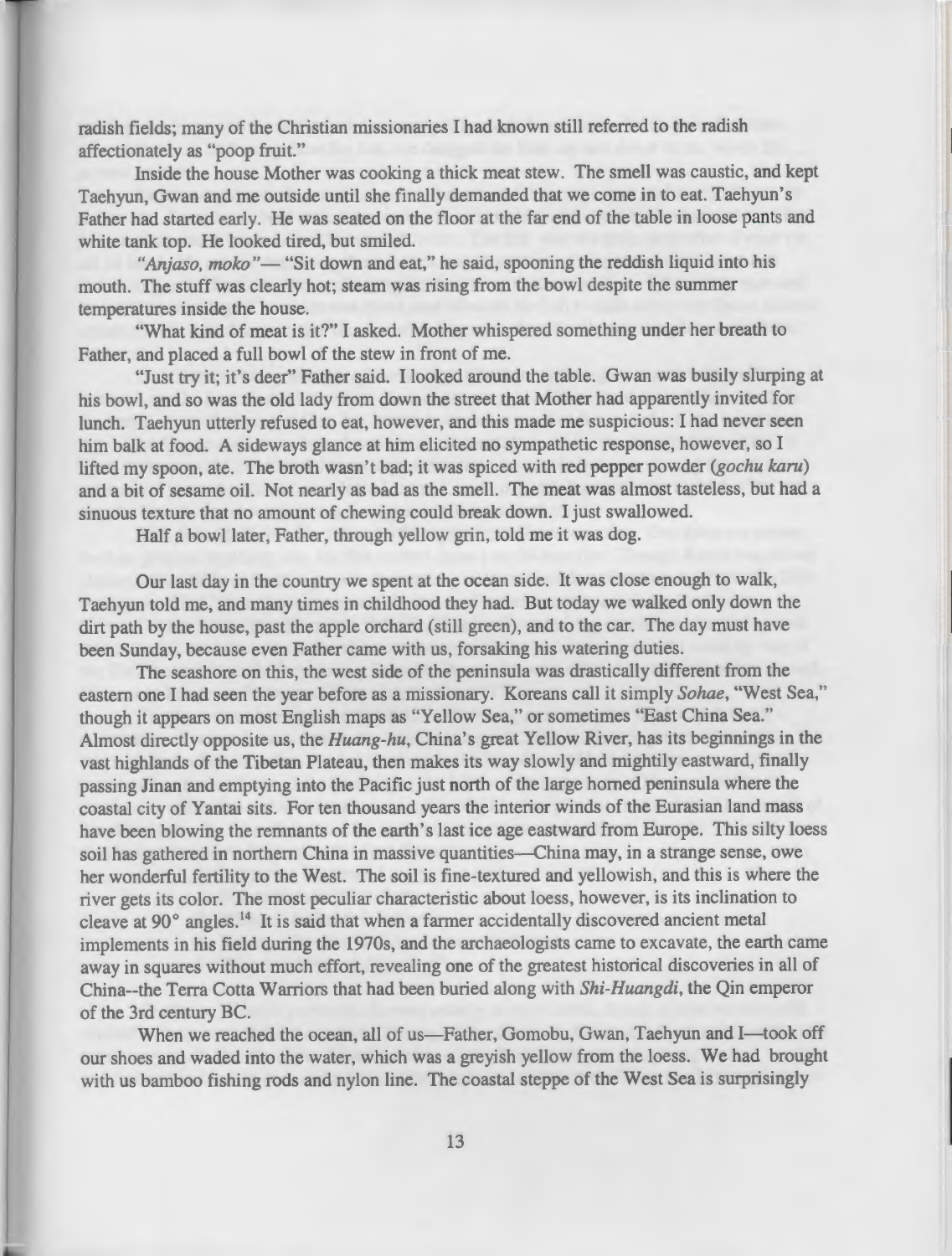gradual: wading up to my waist took me nearly fifty yards from shore. Pulling small oysters from their shells and using them for bait, we dragged the lines up and down in the waves for several minutes.

Father caught one. It was a *mingwang-oh,* about four inches long and steely blue on its underside. Gomobu arrived almost immediately with a plastic tray that held a knife and *gochujang*, a pasty sauce made with red pepper powder. The fish was not quite dead when Father cut off its head. He cut the remaining three inches into thin strips, giving one to each of us and instructing us to dip it into the *gochu-jang* before eating it, bones and all. I closed my eyes and ate without chewing. The sauce was bitter, and allowed the fish to slide down my throat almost untasted. We fished and ate like this for several hours before finally returning home, tired and sunburnt.

I was used to being tested for Korean-ness like this. A foreigner is a novelty in Korea; one who speaks Korean even more so. As a missionary, I had been used to drawing crowds in the street; it was flattering at first, but lost its luster after my first few months in the country. After spending several years here, I was trying desperately to make the shift from "novelty" to "part of the crowd," but found this an impossible task; no matter how convincing my accent, no matter how many traditional anecdotes I learned, and no matter how dark the night that hid my angular face on the street corner, a foreigner is always a foreigner.

This does not, however, exempt a foreigner from Korean custom. One does not refuse food or gifts (or anything else, for that matter) from a social superior. Though Korea has shown almost unthinkable economic growth during the past three decades, thrusting itself into the 20th century world of international cooperation, its social order remains decidedly Confucian. China—whose name literally means "Middle Kingdom"—was long considered the undisputed monarch of East Asia. Any cultural transmission to Korea and Japan generally came by way of the Chinese mainland; in fact, during Korea's *Chosun* dynasty, official diplomatic policy toward China was known as *Sadae-juui* ("Serving the Great"). <sup>15</sup>

Confucius was born around 551 B.C. in Shantung province after the Chou dynasty's destruction. For two hundred years the various tribes of China fought for power during the Warring States Period, a fact that led Confucius and his philosophical contemporaries to prize social order above all else. Like most sages, he left no written records of his own, but in the *Analects,* a collection of his discourses assembled by his disciples, he outlined the basic tenets of his philosophy, the *Five Relationships,* and the precepts governing them. Society, believed Confucius, should be built upon this foundation:

- 1. Subject to Emperor: Loyalty
- 2. Son to Father: Filial Piety
- 3. Wife to Husband: Obedience
- 4. Younger Brother to Elder Brother: Deference
- 5. Friend and Friend: Equality<sup>16</sup>

Confucian thought permeates Korean society at every level, though almost no one calls himself a "believer" of Confucianism. During my service as a missionary, Confucianism seemed to me very much like the Judeo-Christian ethic of the West: it shaped everything from government and law to personal relationships, while at the same time being nearly transparent to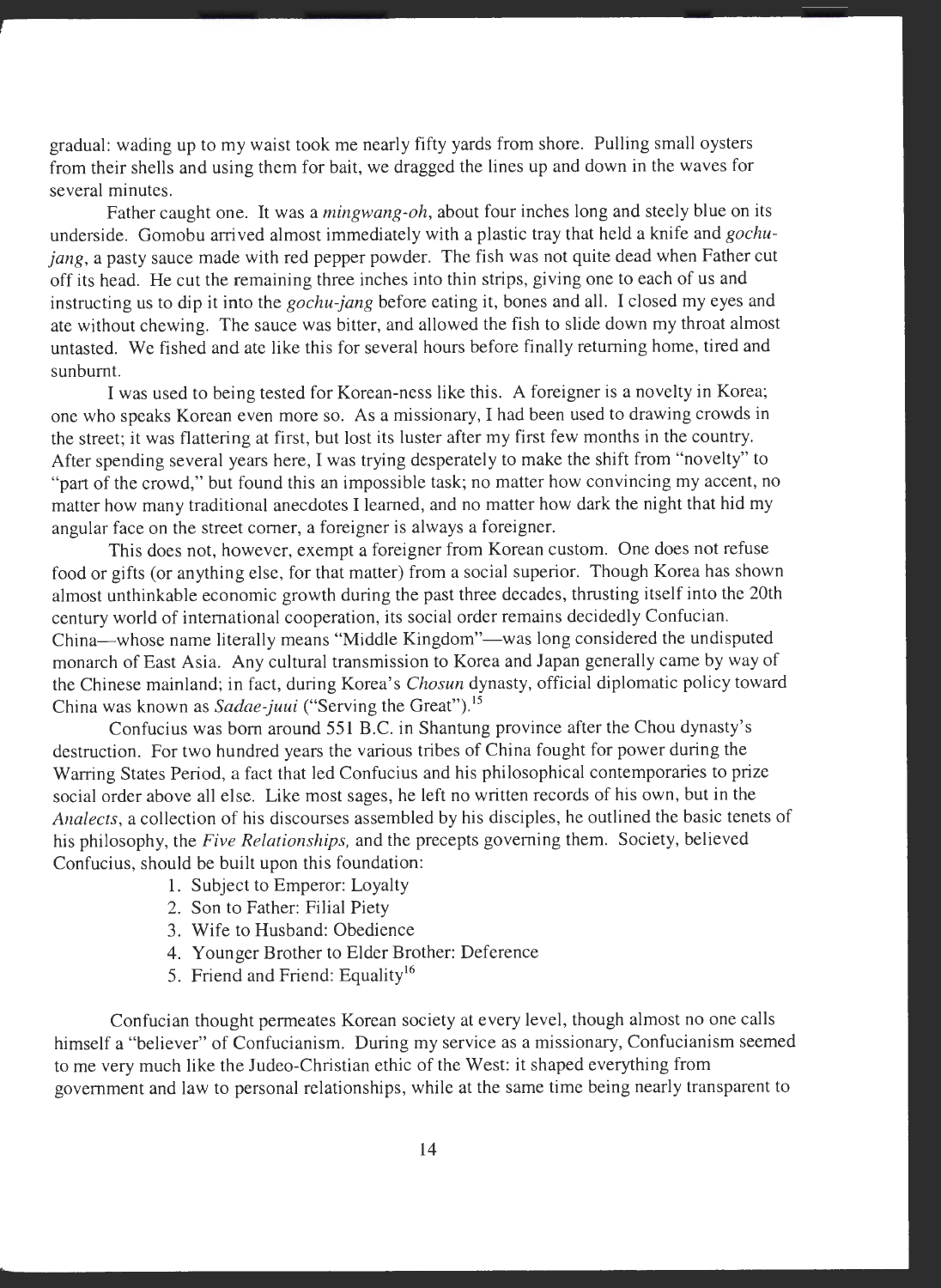members of society. Confucian thought inevitably colored the Christianity of Korea as well. The tangible, personal God that I believed in was often supplanted by a permeating presence similar to the Confucian "Mandate of Heaven." Though I had been preaching Christianity, my God was not their God. This had been a major source of frustration for me.

It is when the monsoons come that the temperatures get unendurably hot—above 35 degrees Celsius-and the temperature, coupled with the omnipresent moisture, makes any movement outside uncomfortable. The monsoons stayed longer than usual that summer, toonearly a month-and as soon as we were back in Seoul I found myself longing for the less stifling air of the country. The months and weeks preceding the monsoons had been unseasonably dry; Father said the cabbage had been sitting in dry ground for too long, and that the entire season's yield would be ruined if the rains did not hasten. Farmers all across the peninsula were probably hoping for as much moisture as they could get. But when it came, it came in gross, salient style, flooding fields and cutting through roads. The southern provinces were spared the heavier rains. But one night the nine o'clock news reported that washed-out bridges had drowned three soldiers stationed in *Kang-won-do* who were trying to dam a river with sandbags.

The Korean educational system is, in most ways, very different from the United States system in which I grew up. Students in grades seven through twelve wear uniforms and cut their hair short—even girls, who are not allowed to grow their hair below the stiff collar of the uniform. These grades are the most competitive, and performance here determines what university, if any, a student will enter. Classes are six days a week; Sunday is the only day for personal time. Most kids, in addition to school and homework, enroll in a *hakwon,* a sort of specialty school in languages or math or music, in the afternoon and evening.

Classes were officially over for summer vacation for most students, but Taehyun, under parents' orders, was enrolled in supplemental classes five days a week. It was the busiest time of the year for Father; he stayed on the farm for weeks at a time without coming to Seoul. Mother would ride back and forth on the bus (a two hour trip, providing the traffic is loose and the construction light), making several days' meals for Taehyun and Yuri-and now me-in Seoul before going back to the province and the farm work.

On one Friday night, Taehyun was at his desk working through math problems. I said that I would be right back, that I was just going out for some chicken, maybe some ice cream. I was not the positive role model that his parents thought I was, and Taehyun easily took the bait.

"Not Kentucky Fried Chicken, though, right?" he asked from the next room.

"Yes Kentucky Fried Chicken," I said, putting on my sandals and opening the door, loudly. It was his weakness. "And probably some Baskin Robbins after that." I said these last words slowly and contemplatively, moving closer to the door.

Before I knew it, we were both climbing the paved road to the bus stop, sandal-footed and with umbrellas; the rain fell steady and hot. We stayed out all night, eating chicken and drinking Coke and talking about school and field trips and girls. He liked one girl in particular, he told me, hunching over the table, and with both hands around his Coke. But his family did not know, not even his older brother, and he meant to keep it that way.

"Mom thinks it'll ruin my studies," he said, glancing around the fancy American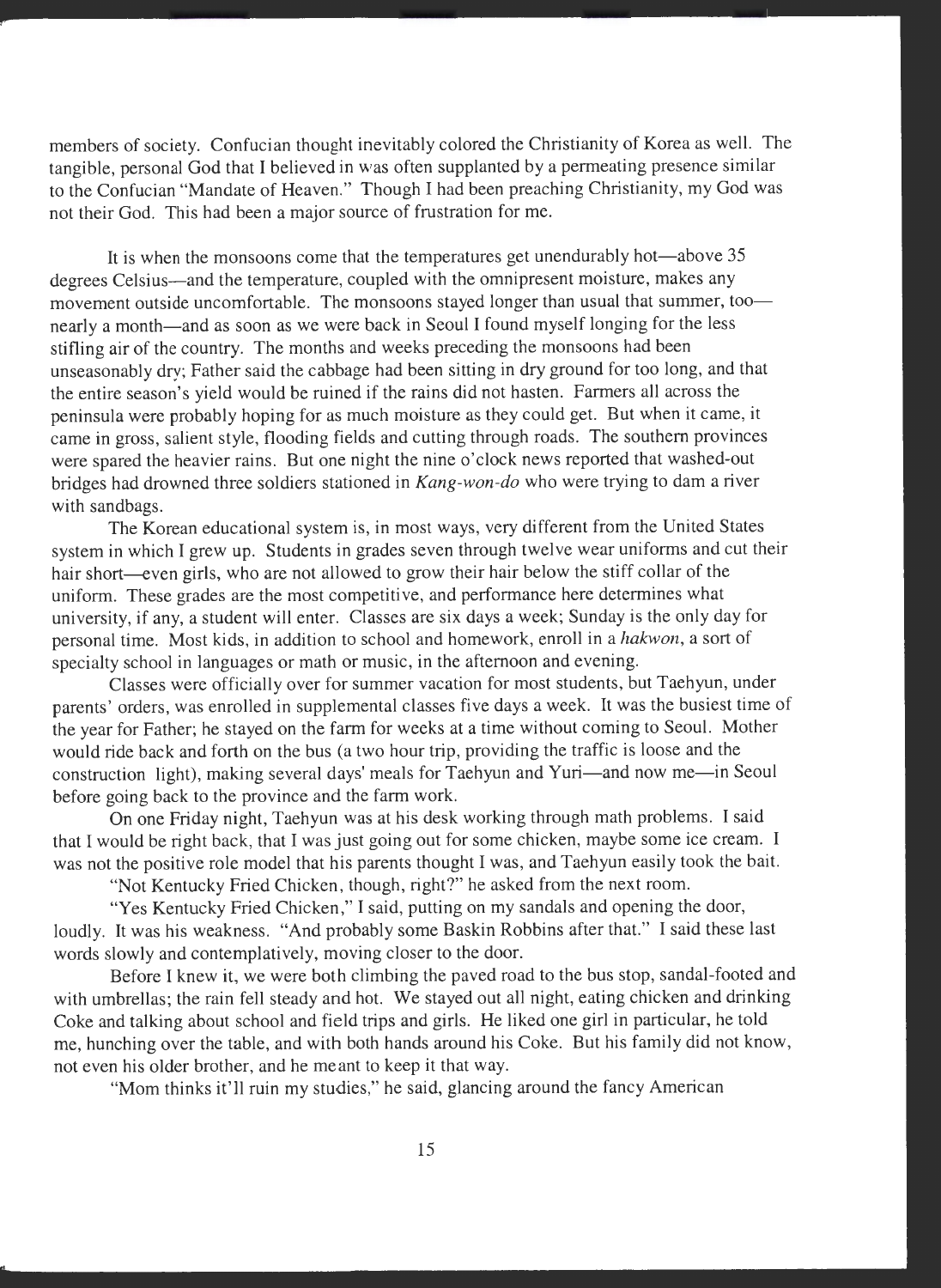restaurant with its ceramic floor tiles and fluorescent lights. The air conditioner had felt good at first, but our clothes were wet, and now we shivered. "But I don't see any harm in it. I mean, we just get together on Sundays, and even then it's just for a few hours. My friend likes her friend, too. We went to a coffee shop last Sunday."

Taehyun wanted my opinion, and I gave it to him straight, in very non-Korean style. I said something about studies being important as a means to an end, and necessary for subsistence, but love, I said, is something to live for. I knew the words were inappropriate as soon as they were out. Taehyun *needed* to study, *needed* to get into college; only about thirty percent of Korean students could enroll as it was. His parents were probably right: love could perhaps come later, after getting into college. We went to Baskin Robbins, then to a movie, then took the bus home.

Walking down the street from the bus stop, the sky overhead was leaden and yellow with the lights of Seoul, and the most torrential rain filled the streets and sidewalks. A gutter drain had filled to capacity and the excess was pouring over the cement wall which bounded the apartment complex playground, turning the sand box to mud before it spilled over again and carried sediment in all directions. I ran inside to get my camera, and we took turns snapping <sup>p</sup>ictures of each other under the cement waterfall, our faces lighted by the dim, hazy street lamp, our clothes sopping. (In one photograph Taehyun is standing defiantly in front of the wall, head cocked to one side and a long, mischievous smile spread across his face. His pants are rolled to mid-calf, and his hair is plastered to his head and face, parted in the middle by the deluge.)

We stood for some minutes in the torrent, discarding our umbrellas entirely, for the rain came horizontally now. And when we laughed together, I felt as though the water had somehow purified me, had washed away the foreign dirt from my body, leaving me firmly on one continent, if only for the duration of the rains. This water that had traversed continents and oceans had swept out that half-a-world distance between us, flowing easier than words into the deep places inside us, making us understand.

Back inside, at two a.m., I awoke to the sound of Taehyun's laughter on the balcony. He was talking on the telephone with his girlfriend.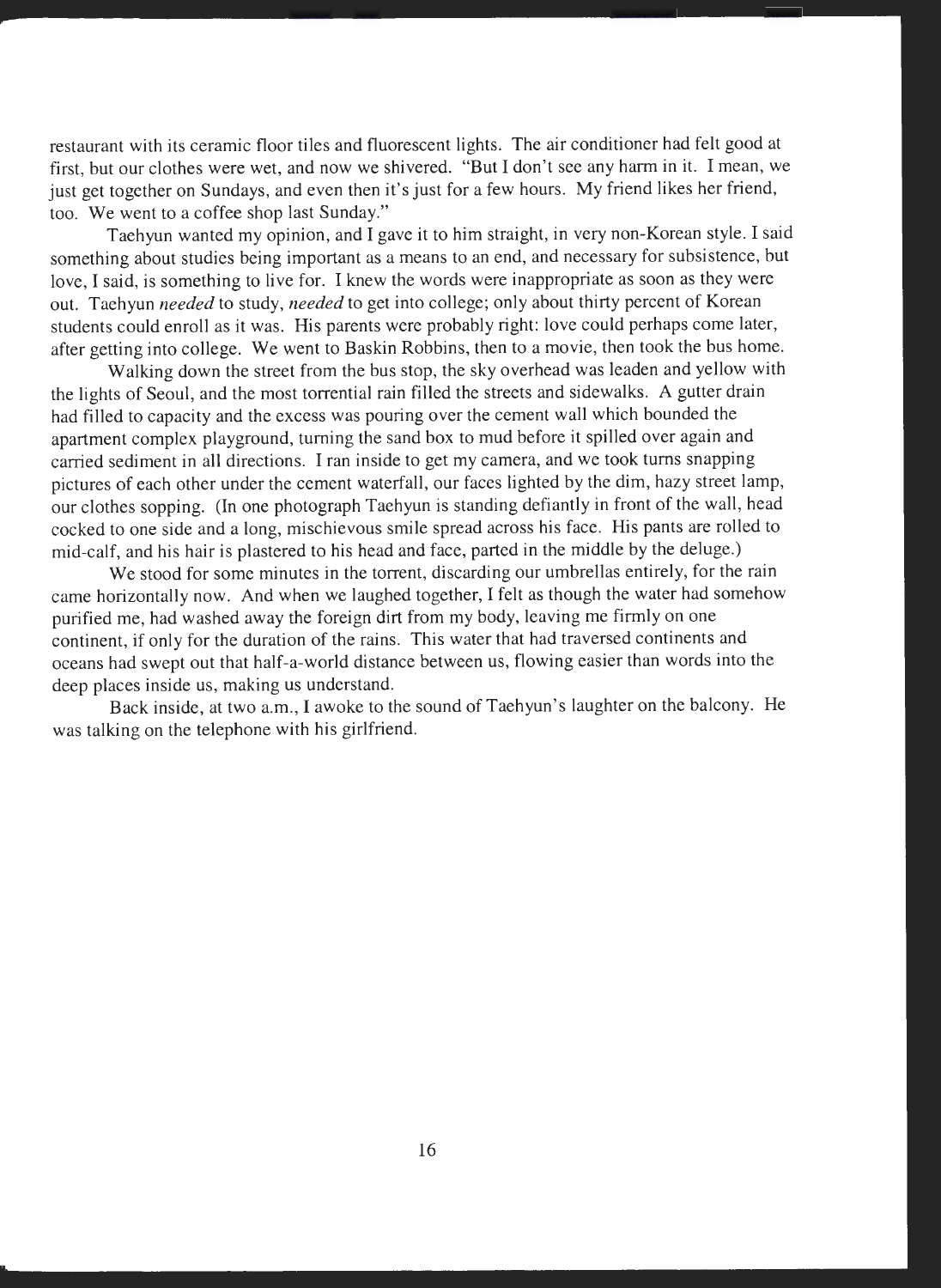*The Kim family visiting a sea-side resort near their home in Chungjung-Nam-do, 1983 (right). The first meeting of the author and Taehyun 's family took place on March 1, 1994 in the city of Won-ju, east of Seoul.* 





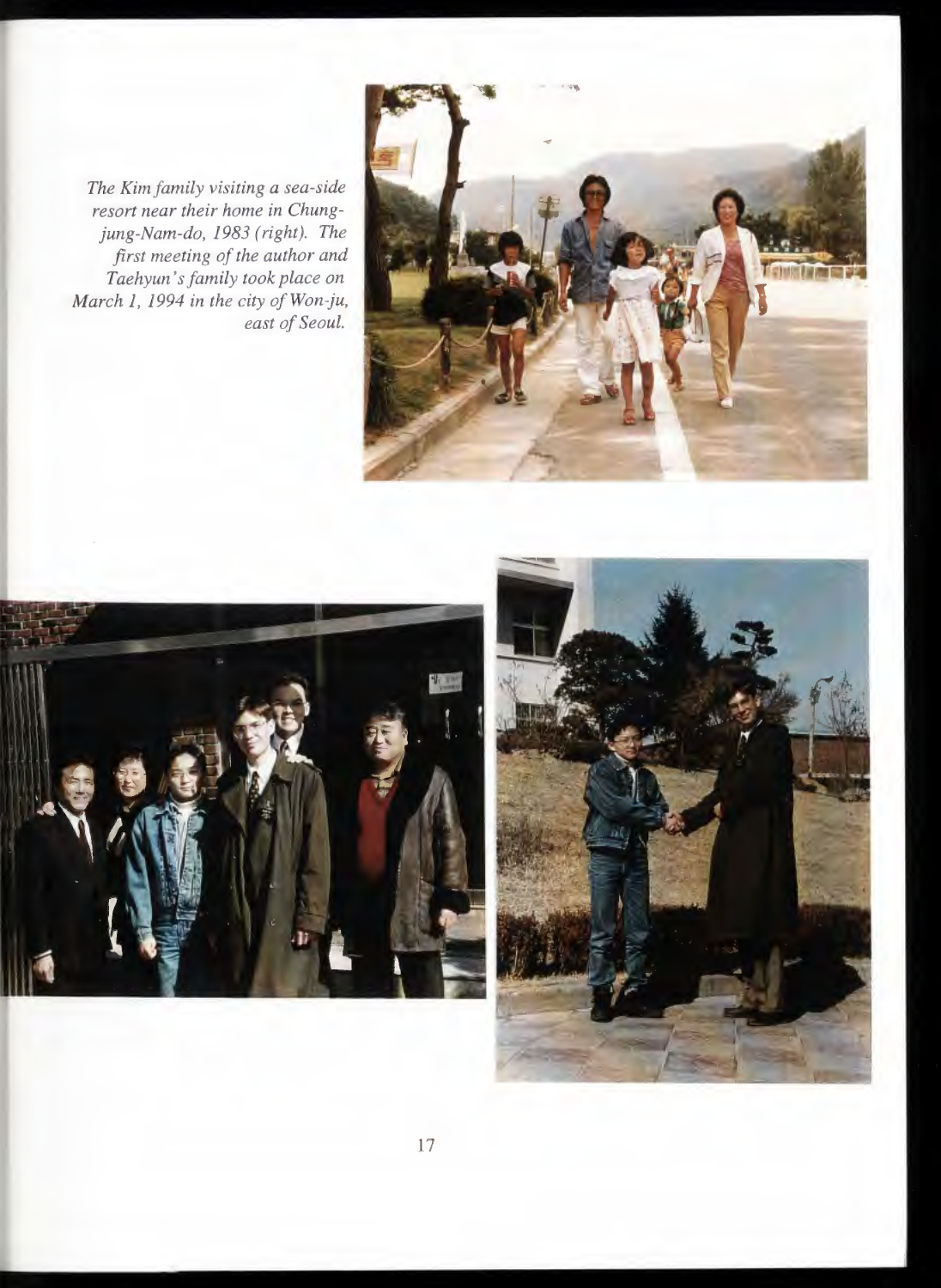#### **THIRD BIRTH: COMING HOME**

#### *There is nothing better than your own mother's kimchi.*  --Korean saying

*We are* Homo Sapiens Narrans; *we live by storytelling.*  --Barbara Myerhoff

Melford Spiro, that anthropologist who sees the future of ethnography as either unabashedly positivistic or Western-oriented, attempts to define some of the characteristics of ethnographic writing, which has become, he says, an interpretive (hermeneutic) discipline rather than an explanatory (scientific) one: where science relies on "objective methods of inquiry," interpretive ethnography employs "insight, imagination, empathy;" and where science is concerned with theories and principles which can be "applied generally," ethnography is interested in "the particular."<sup>17</sup>

These, in my mind, are the very characteristics that should describe ethnographic writing. *Empathy*, of necessity, comes with experiencing what the Other experiences. And it is knowledge of *the particular* (William Blake's admonition to "labour well the minute particulars" comes to mind) that gives the ethnographer the authority to say what he says.

Coming home after having experienced the foreign—after it has become a part of youand telling the story constitutes the third birth. It is coming full circle. It requires that most delicate balancing act of being "deeply enough involved in the culture to understand it, but uninvolved to the point where [you] can communicate [it] effectively."<sup>18</sup> Having experienced the foreign you return home, and in returning home you are made aware of just how much has changed. You have been given a point of reference, a lens through which you may--and indeed must--view yourself.

It was threatening rain again outside the Kim's apartment on the last night I spent with them, a mild one in December, 1996. Not the heavy, foreboding rain of the monsoon that had passed nearly six months earlier; this was the sort of moist air that lingers more than it falls, keeping everything in a suspended state of wetness, and quieting everything outside the house.

Taehyun and his sister, Yuri, had been showing me a famous shrine that was in a small park nearby. The site commemorates the life of Yi Sung-gye, the Neo-Confucian ruler who overthrew the Koryo dynasty to unite the Korean peninsula in the late 14<sup>th</sup> century. There was an immense iron gate at the opening; we paid our entrance fees and slipped inside, shuffling through a sparse clump of poplar trees to where the tomb is kept. As we walked, Yuri gave a running commentary on everything even remotely related to the shrine: how Buddhism, under the sponsorship of the *Koryo* dynasty, slowly atrophied along with the decline of the government; how Yi Sung-gye led a massive revolt that ended in the founding of *Chosun* (literally the dynasty of "morning calm"); how this new dynasty lasted over 500 years, ending only in 1910 with the Japanese occupation.

A squirrel stayed within hearing range of the story, tracing our path through the tops of trees, leaping now and again between slender branches. No one else spoke. There was a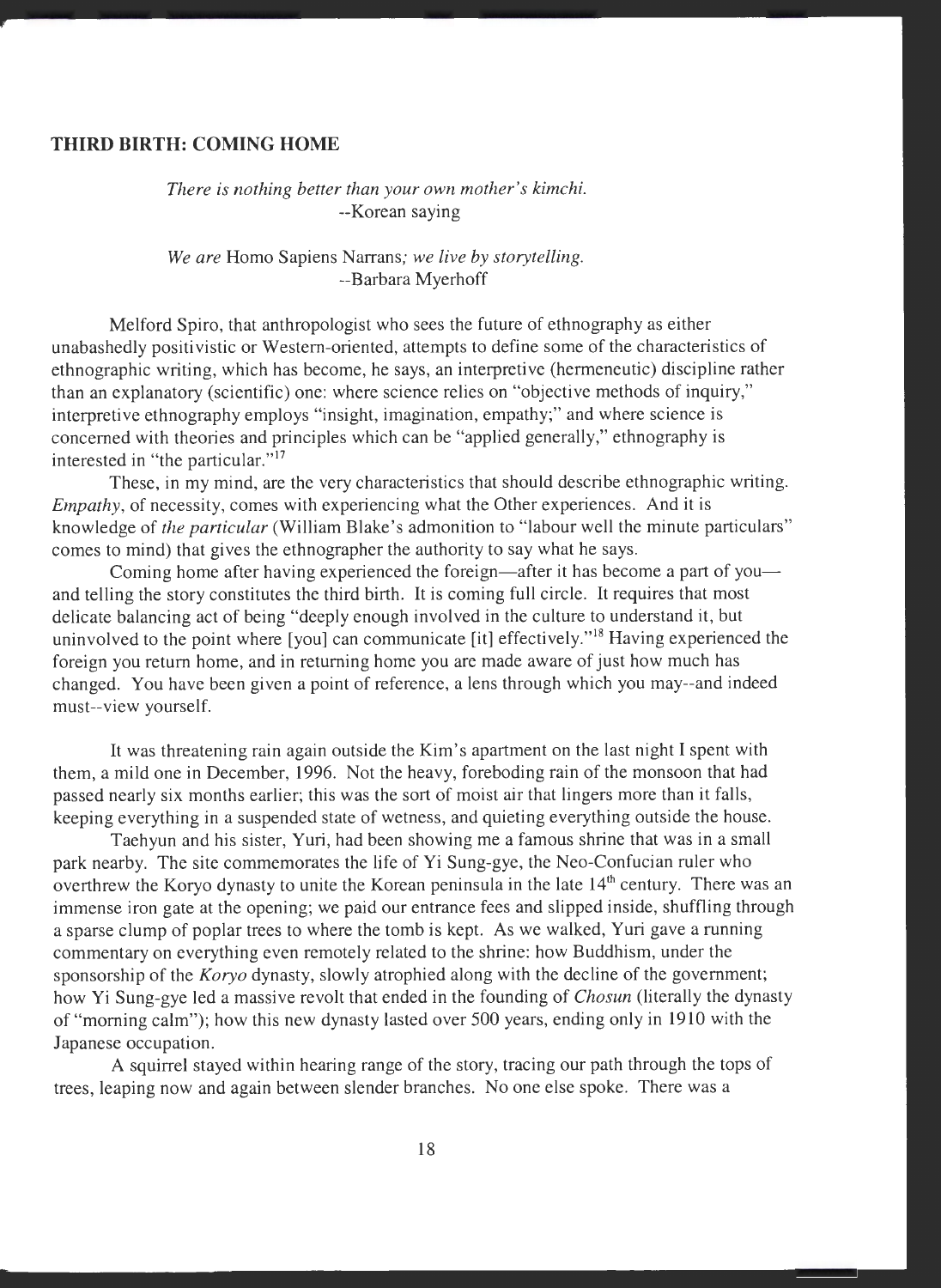reverence in the whole affair, not so much because of what the site signified, but because we had just eaten a very large meal, cooked by Mother, and because the skies overhead were grey and stifling and close, and because we knew that I would be leaving for America in the morning.

As the sky darkened and the first drops of rain began to fall, we started back up the hill toward the apartment, winding through the narrow cement alleyways and black iron gates between houses. I was reminded, for a moment, of the monsoons of the previous summer. But this time the rain was gentler, and we reached the apartment only a little damp. It was now just getting dark as we climbed the stairs to the Kim's third floor apartment.

Inside, Taehyun's older brother, Taeyong, was watching *Kayo Top 10,* a Korean pop music show that gives profiles up and coming musicians. Father sat in the far corner near the piano, smoking and looking out the window.

"Chal kukyung haesso?"— "Did you enjoy sightseeing?" It was Mother darting the question over her shoulder from the kitchen sink. (One of my first real impressions of Mother was that she rarely sits down: whole conversations are often conducted over soapy dishwater, while folding laundry, or peeling apples).

We all replied yes, sliding our shoes off in the entryway.

Yuri found her place on the floor directly in front of the TV, turning up the volume to listen to an interview with *Noise,* one of the bands competing for number one on *Kayo Top JO.*  Mother came into the living room now, setting a tray of apples and purple grapes on the linoleum within everyone's reach.

Father brought out the old steel-string guitar now, slinging it across his lap and stretching his legs in front of him on the floor. His cigarette dangled limp between his lips. Father was like that; he usually preferred doing something with his hands to conversation, and since he generally said little, when he did speak people listened. As his brown fingers made the first notes, Taehyun and Yuri scooted closer to the TV, trying to concentrate on music videos without overtly offending their father. I sat near the window, my back leaning against the wall, pretending to watch the TV, but all the while eying Father's hands, surprisingly gentle, move up and down the polished wooden neck of the guitar in a familiar folk tune. The chords came easy and light. His voice, smooth, and higher than I expected, half-sung and half-breathed the melancholic melody:

> *There is one thing left to do while I yet live, And though I stand upon a wind-swept plain I am not afraid. But if a single leaf from the oak should fall, My tears will fall, too, and bring with them the sun That will rise again in our hearts.*

> *Through our unchanging love We will stretch out our hands into the dark places, Making them light.*

Taehyun ducked into the small bedroom to change his shirt, and came out with it only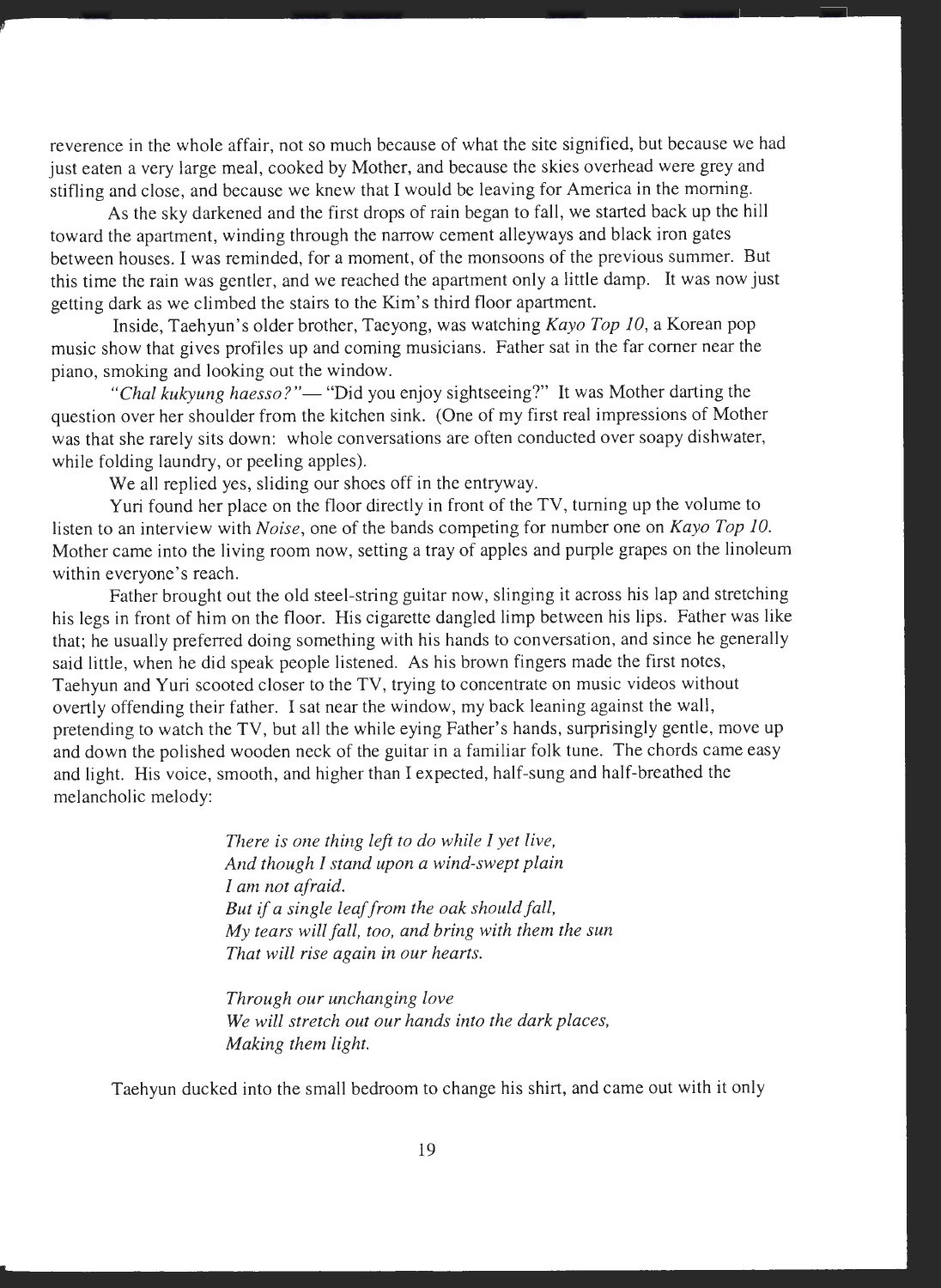halfway over his head; the neck caught on his ears. Down half the length of his chest, tracing his sternum and splitting him in two, was a whitish scar. It looked awkward and out of place between his nipples, as if glued-on. Taehyun didn't notice that I was watching, but his mother did.

"He would have died," she said. Her eyes were on me, wide and questioning. "Without the surgery, he would have died for sure." The rest of the family noticed now; they too looked up at Taehyun, who smiled and shrugged.

Mother went into the bedroom and brought out a large, leather-bound scrapbook. It looked aged, the pages frayed and browning at the edges. Inside were faded color photos of Taehyun as a baby in the hospital. He was a pale shade of yellow, pan-faced. His trademark, an untamed frock of black hair that covers his entire head, was present even at a few months old. One picture in the book I had seen before. It is a newsprint photograph in black and white showing Taehyun sitting upright with an array of tubes protruding from his chest. His eyes are unfocused; his face looks innocent and surprised, like a photograph of an animal taken at night under artificial light. The caption reads: *Tiny Tae Owes Life To a Caring Nurse, The Salt Lake Tribune, April I, 1980.* <sup>19</sup>

"The doctors didn't have the equipment in Korea at that time," Father said. His hands, palms up, made a gesture of surrender in front of him. "Besides, we were living down in *Chungjung-nam-do.* Almost every two days or so his entire body would swell up and the pain would become too much. His arms and legs shook, and his body just sweat and sweat. His skin turned white, then blue. Every two days Mother and I would take him to *Buchon*, just outside Seoul, for treatment at the Catholic hospital. But it was only patchwork. It was all they could do to stabilize him, then send him home. The last time they sent him home, at ten months old, they sent him home to die."

When Primary Children's Hospital moved across town in the spring and summer of 1994, some volunteers had found a dusty photo album with pictures of Asian children inside and "to Dr. and Mrs. Tilt" scrawled on the front cover. They had called my parents, and my mother had gone to get it. There were pictures of a family in rural Korea—camping trips, birthday parties, excursions to the beach-and she recognized Taehyun immediately. One picture shows Taehyun in yellow shorts and blue suspenders, sporting sunglasses that must be his father's, and sprawling on the grass behind a Coca-Cola can. He is the center of attention, the source of family comedy. The album had apparently accompanied Taehyun on his second trek to Salt Lake City for surgery in 1984, but had since been lost.

I am apprehensive about visiting the hospital again. Even on the other side of town, in a new building with a new sanitary smell, it still has its bright lights and uncomfortable air. I do not want to breathe deeply.

The receptionist in Cardiology seems nice enough. When I ask to see Taehyun's file from the surgery in 1984, she replies that it's probably in the archives, and that I would have to be a relative to see it. I tell her that he's my brother, and she gives me an appointment card with the date and time the records will be available.

There is a water fountain just inside the main entrance, made of twisted copper that has gone green. It is a scene from a fairy tale, with turning wheels and soaring arches and gliding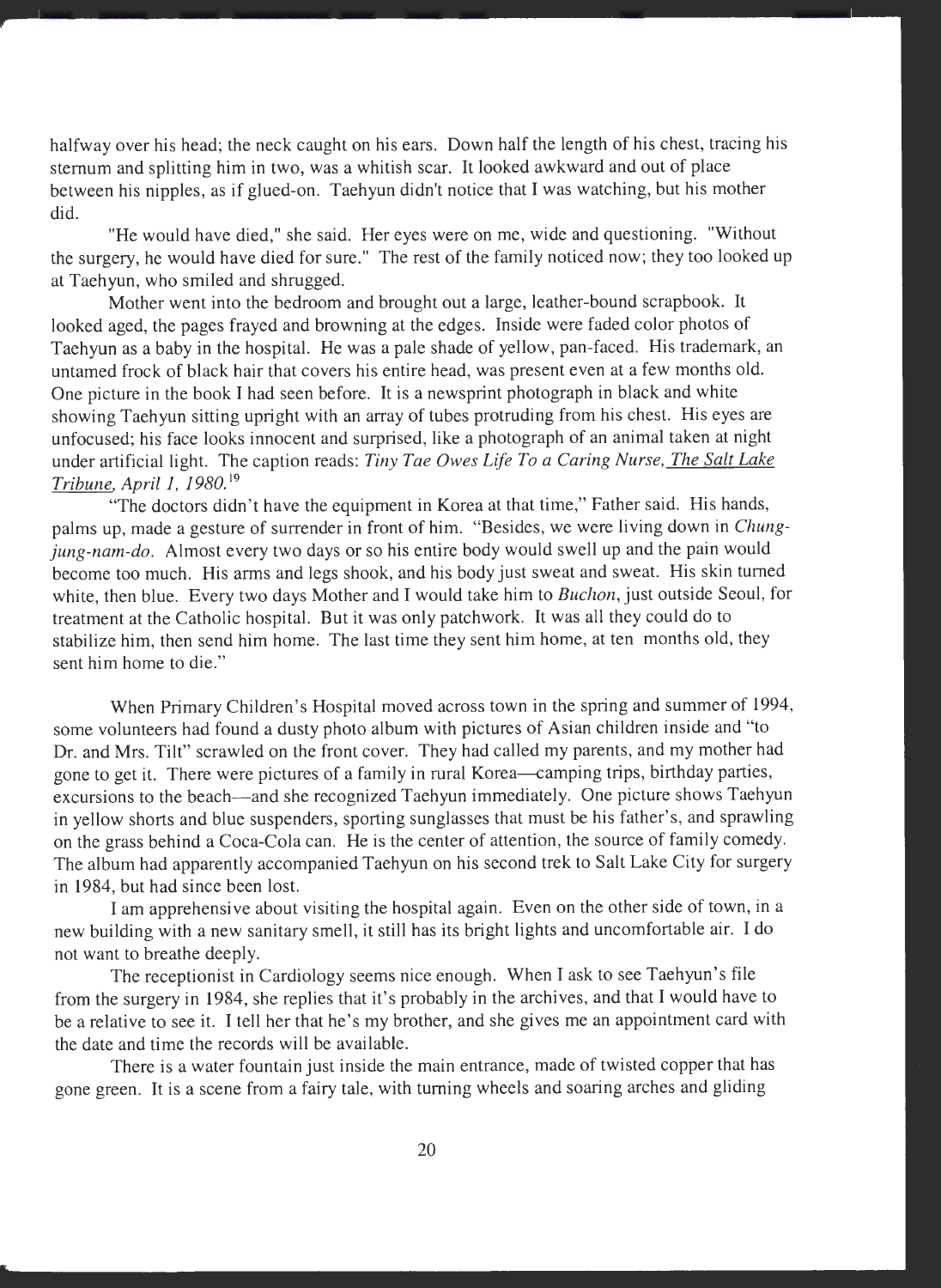wings; there are children of all shapes and sizes perched throughout the contraption. A girl, in metallic flowing dress and hair, stands triumphantly at the very helm of the thing, as if steering the whole operation. A small boy sits near the bottom, beneath one of the water wheels; the wheel is supposed to spin at just the right speed so that the water, when it spills, will just miss the boy, but in truth it spins too slowly, and some of the drops land on his head and dangling feet. Other children are scattered throughout the metal and water, looking small and very alone, overcome by the spinning apparatus. I cannot see where the water is pumped from, but it spills out continuously and with a sense of inevitability, as though unstoppable, and makes a rushing sound that is somehow appropriate for that place of desperation.

There are shiny coins in the water, and one small boy—a real boy—reaches in with his right hand to collect some, but his mother pulls him away by his left. A Hispanic child is wheeled by in a blue cloth stroller, sleeping peacefully amid a formidable tangling of intravenous tubes and heart monitor cords. A couple, in their mid-thirties, has been standing near the fountain for some time now, talking in whispers. They put their backs toward the fountain, and the woman draws out a penny from her purse, tossing it over her shoulder. It goes straight through the center of the whirling fountain and into the blue with no sound of clanging metal. She turns and looks, as if proud of her resolve, drawing a breath now and stiffening her face. But her lips begin to quiver, and she whimpers, then sobs, into the shoulder of her husband, who holds her.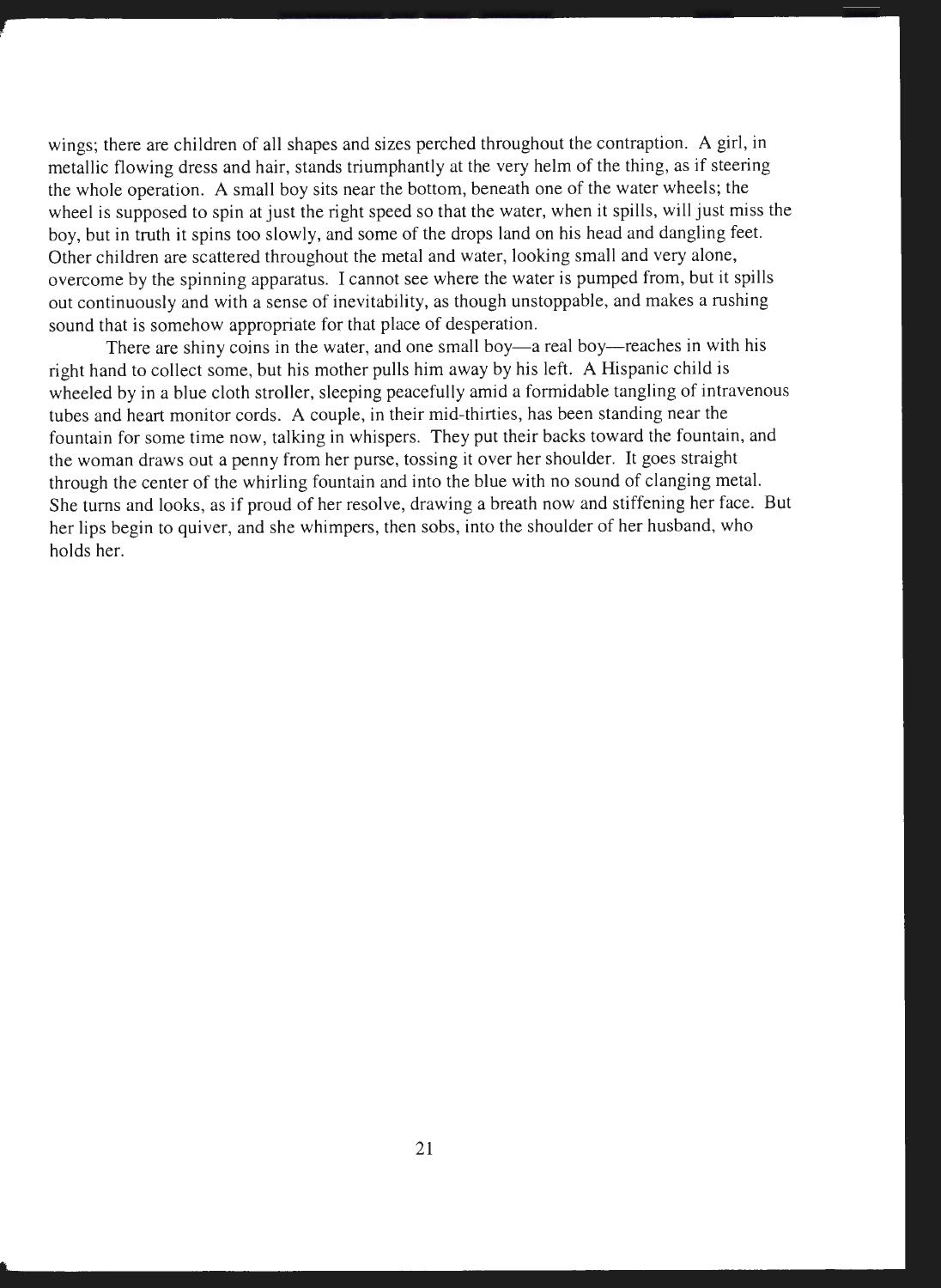

*Leaving Korea from Seoul's Kimpo Airport, December 20, 1996 (left). Over the past forty-five years since the Korean War, Seoul has become a sprawling megalopolis. This photo was taken from Namsan Tower, and captures only a sliver of Seoul's east side (below).* 

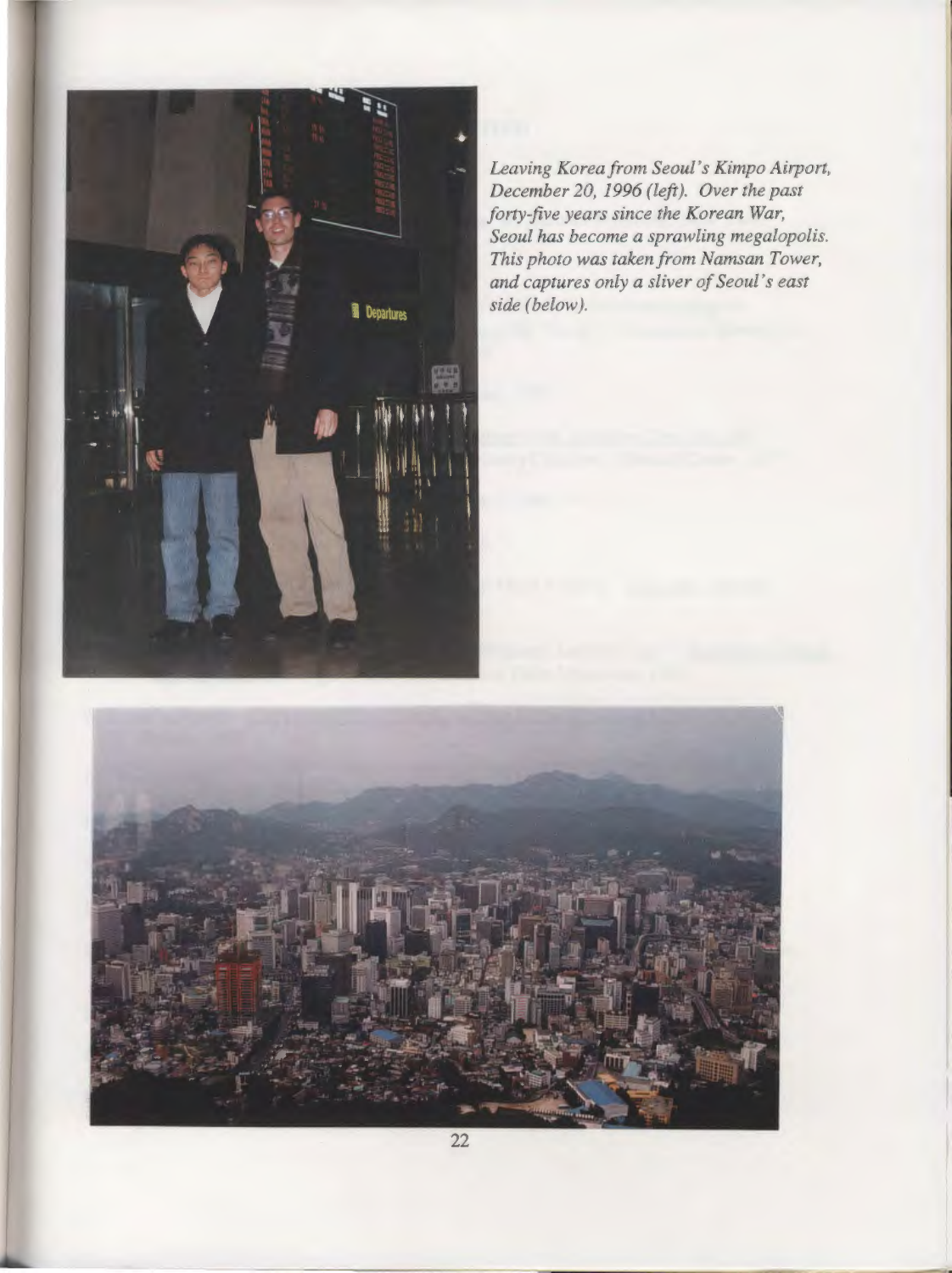#### **WORKS CITED**

- 1. Turner, Victor **W.** Foreword. Number Our Days. By Barbara Myerhoff. New York: Simon and Schuster, 1978.
- 2. Turner, Victor **W.** "Dewey, Dilthey, and Drama: An Essay in the Anthropology of Experience." The Anthropology of Experience Ed. Victor W. Turner and Edward **M.**  Bruner. Chicago: University of Illinois, 1986.
- 3. O'Keefe, Maureen. Personal interview. 20 January, 1998.
- 4. Primary Children's Medical Center. An Introduction to the Intensive Care Unit and Open Heart Surgery. Salt Lake City, UT: Primary Children's Medical Center, 1977.
- 5. Kim, In Kyu. Letter to the author's parents. 2 May, 1980.
- 6. Wee, Sam. Personal interview. September, 1995.
- 7. Wilson, Anne. "Korean Child Sustains 2nd Open-Heart Surgery." Salt Lake Tribune 14 March, 1984, B3.
- 8. Spiro, Melford E. "Cultural Relativism and the Future of Anthropology." Rereading Cultural Anthropology Ed. George E. Marcus. Durham: Duke University, 1992.
- 9. Rosaldo, Renato. Culture and Truth: The Remaking of Social Analysis. New York: Beacon, 1993.
- 10. Turner, 1986.
- 11. Rosaldo, 1993.
- 12. Turner, 1986.
- 13. Kim, Taehyun. Letter to the author's parents. 2 February, 1994.
- 14. Murphey, Rhoads. A History of Asia. 2nd ed. Ann Arbor, **MI:** University of Michigan, 1996.
- 15.
- 16. Murphey, 1996.
- 17. Spiro, 1992.